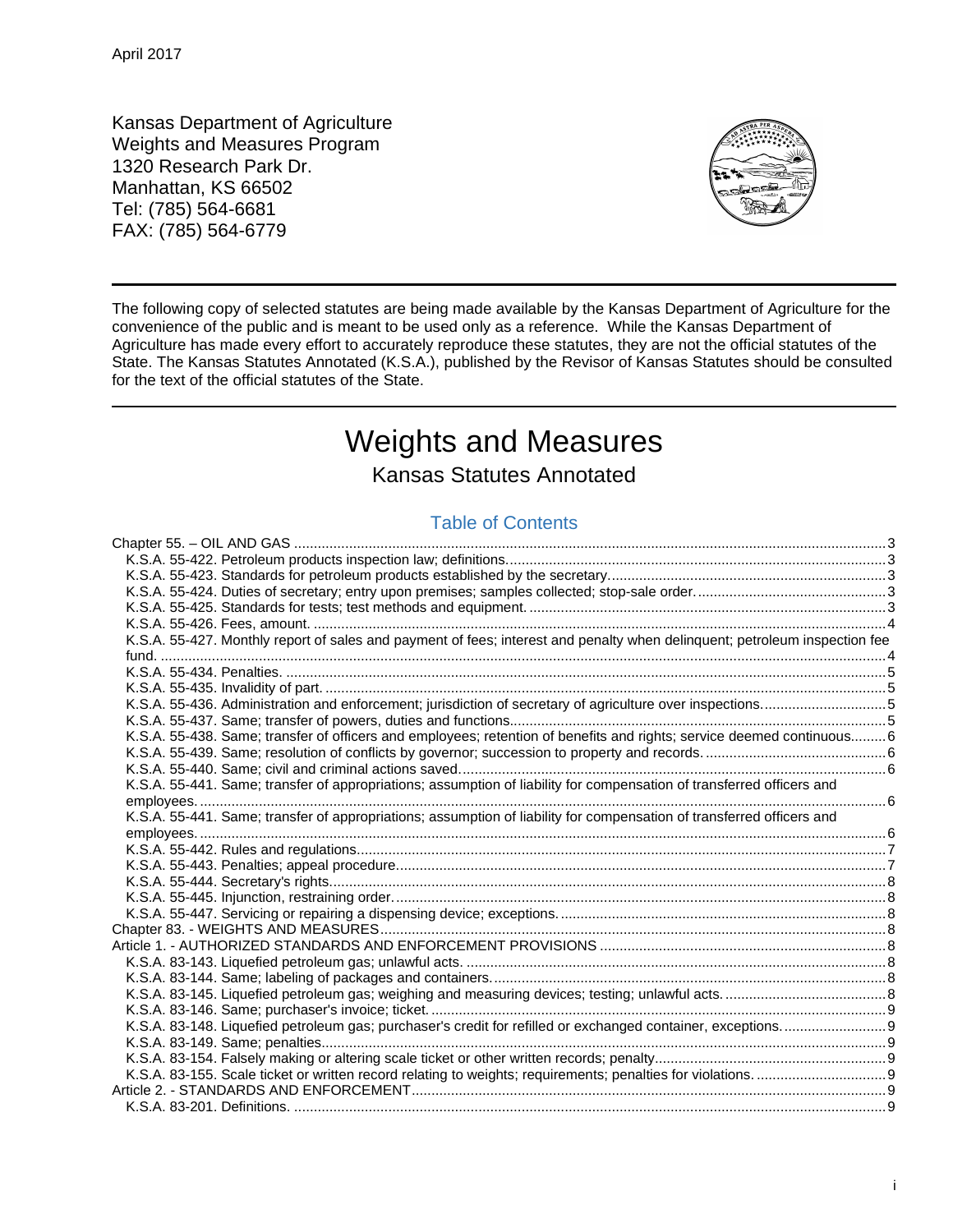|  | K.S.A. 83-204. Contracts, sales or purchases construed in terms of standards of weights and measures adopted under act.         |  |
|--|---------------------------------------------------------------------------------------------------------------------------------|--|
|  |                                                                                                                                 |  |
|  |                                                                                                                                 |  |
|  |                                                                                                                                 |  |
|  |                                                                                                                                 |  |
|  |                                                                                                                                 |  |
|  |                                                                                                                                 |  |
|  |                                                                                                                                 |  |
|  |                                                                                                                                 |  |
|  |                                                                                                                                 |  |
|  |                                                                                                                                 |  |
|  | K.S.A. 83-214. Testing and sealing on request; charge for services; weights and measures fee fund 13                            |  |
|  |                                                                                                                                 |  |
|  | K.S.A. 83-216. Same; devices declared to be common nuisance and contraband; action for disposal of device.  15                  |  |
|  | K.S.A. 83-217. Damages owed by person using inaccurate, false or rejected device; variations in weight, measure or              |  |
|  |                                                                                                                                 |  |
|  |                                                                                                                                 |  |
|  |                                                                                                                                 |  |
|  |                                                                                                                                 |  |
|  |                                                                                                                                 |  |
|  |                                                                                                                                 |  |
|  |                                                                                                                                 |  |
|  |                                                                                                                                 |  |
|  |                                                                                                                                 |  |
|  |                                                                                                                                 |  |
|  |                                                                                                                                 |  |
|  | K.S.A. 83-302. Service company license required; application; fees; out-of-state places of business; technical                  |  |
|  |                                                                                                                                 |  |
|  | representatives, licensure; continuing education seminars; weights tested by secretary; deposit of moneys.  19                  |  |
|  |                                                                                                                                 |  |
|  | K.S.A. 83-304. Annual inspection required; scales not tested and approved, taken out of service; approval and seal of           |  |
|  | certain test weights or equipment; exemptions; report of results; withdrawal of inaccurate scale from use; notification of      |  |
|  |                                                                                                                                 |  |
|  |                                                                                                                                 |  |
|  |                                                                                                                                 |  |
|  |                                                                                                                                 |  |
|  |                                                                                                                                 |  |
|  | K.S.A. 83-321. Jurisdiction of secretary of agriculture over scales and measuring devices; transfer of powers, duties and       |  |
|  |                                                                                                                                 |  |
|  |                                                                                                                                 |  |
|  | K.S.A. 83-322. Same; transfer of officers and employees; retention of benefits and rights; service deemed continuous 22         |  |
|  |                                                                                                                                 |  |
|  |                                                                                                                                 |  |
|  | K.S.A. 83-325. Same; transfer of appropriations; assumption of liability for compensation of transferred officers and           |  |
|  |                                                                                                                                 |  |
|  |                                                                                                                                 |  |
|  |                                                                                                                                 |  |
|  |                                                                                                                                 |  |
|  |                                                                                                                                 |  |
|  | K.S.A. 83-402. Dispensing devices; service company license required; application; fees; technical representative license;       |  |
|  |                                                                                                                                 |  |
|  | K.S.A. 83-403. Same; rules and regulations of secretary of agriculture; access to private premises by state sealer 24           |  |
|  | K.S.A. 83-404. Inspection required; dispensing device not tested and approved taken out of service; exemptions; report of       |  |
|  | results; withdrawal of inaccurate dispensing device from use; notification of secretary; reports required to be kept by service |  |
|  |                                                                                                                                 |  |
|  |                                                                                                                                 |  |
|  |                                                                                                                                 |  |
|  |                                                                                                                                 |  |
|  |                                                                                                                                 |  |
|  |                                                                                                                                 |  |
|  |                                                                                                                                 |  |
|  |                                                                                                                                 |  |
|  |                                                                                                                                 |  |
|  |                                                                                                                                 |  |
|  |                                                                                                                                 |  |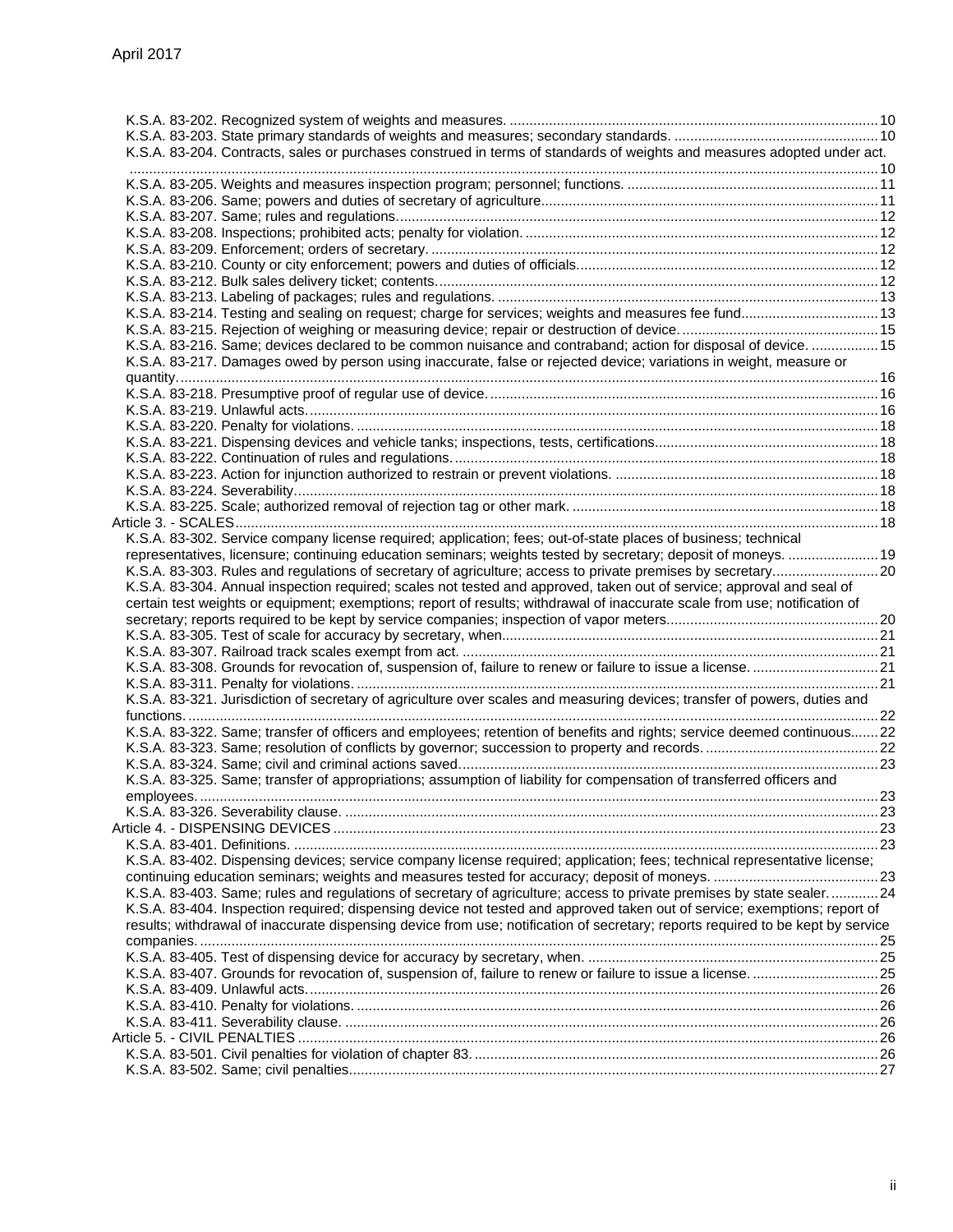## <span id="page-2-0"></span>**Chapter 55. – OIL AND GAS**

<span id="page-2-1"></span>**K.S.A. 55-422. Petroleum products inspection law; definitions.** K.S.A. 55-422 et seq., and amendments thereto, may be cited as the petroleum products inspection law. As used in the petroleum products inspection law:

(a) "Director" means the director of taxation of the Kansas department of revenue, or the director's duly authorized deputy, agent, or representative.

(b) "Secretary" means the secretary of agriculture or the secretary's authorized representative.

(c) "Person" means an individual, firm, association, organization, partnership, business trust, joint stock company, company, corporation, or other legal entity.

(d) "Motor fuel" means any refined or blended motor fuel products, including gasoline, diesel fuel, aviation fuel, oxygenated fuel, or any other fuel used for generation of power in an internal combustion engine as specified by the secretary by rules and regulations adopted under the petroleum products inspection law.

(e) "Petroleum product" includes gasoline, kerosene, motor-fuels and such other products as defined by rules and regulations adopted pursuant to the petroleum products inspection law.

(f) The terms "manufacturer", "distributor" and "importer" shall have the meanings ascribed to them in the motor-fuel tax law.

(g) "Dispensing device" means a motor-vehicle fuel or liquid fuel dispensing pump, meter or other similar measuring device and shall include any device which dispenses refined or blended gasoline or diesel fuel product. This definition shall not include liquefied petroleum meters.

**History:** L. 1935, ch. 210, § 1; L. 1941, ch. 278, § 1; L. 1989, ch. 163, § 1; L. 1993, ch. 58, § 1; L. 1996, ch. 105, § 3; L. 2007, ch. 180, § 1; July 1.

<span id="page-2-2"></span>**K.S.A. 55-423. Standards for petroleum products established by the secretary.** No person shall sell, offer for sale, have in such person's possession, use or deliver any petroleum products for consumption or use for illuminating, heating or power purposes in this state until the same meets the standards or characteristics for those products as established pursuant to rules and regulations adopted by the secretary.

**History:** L. 1935, ch. 210, § 2; L. 1955, ch. 265, § 1; L. 1989, ch. 163, § 2; L. 1993, ch. 58, § 2; L. 1996, ch. 105, § 4; July 1.

<span id="page-2-3"></span>**K.S.A. 55-424. Duties of secretary; entry upon premises; samples collected; stop-sale order.** (a) The secretary may examine and test the quality of such petroleum products sold, offered for sale, used or delivered by any manufacturer, importer, or distributor in this state.

(b) The secretary shall have access during business hours to enter all places where petroleum products are manufactured, stored, sold or offered for sale or resale for the purpose of examination, inspection, sampling or investigation of such petroleum products. Neither the secretary nor any authorized representative of the secretary shall be required to obtain a search warrant in order to perform any duty imposed by this section.

(c) The secretary may collect or cause to be collected any samples of petroleum products and test or cause such samples to be tested or analyzed for compliance with the provisions of this act or any rules and regulations adopted thereunder.

(d) Whenever the secretary finds any violation of this act or any rule and regulation adopted under this act has occurred, the secretary may issue a stop-sale order, removal order or any combination of such orders with respect to any petroleum product being manufactured, held, offered, or exposed for sale, sold or delivered if the secretary deems it necessary for the protection of the public.

(e) No person may sell, use, remove, otherwise dispose of, or fail to remove from the premises any petroleum product contrary to the terms of any order issued pursuant to this section.

**History:** L. 1935, ch. 210, § 3; L. 1941, ch. 278, § 2; L. 1989, ch. 163, § 3; L. 1993, ch. 58, § 3; July 1.

<span id="page-2-4"></span>**K.S.A. 55-425. Standards for tests; test methods and equipment.** (a) Whenever possible, in making any test pursuant to this act, the secretary shall use methods and equipment similar to those methods and equipment adopted by the American society for testing materials. Such methods of testing shall be prescribed by rules and regulations. Methods of testing in existence prior to the effective date of the act shall continue until changed by rules and regulations adopted pursuant to the provisions of this act.

(b) The secretary is hereby authorized to enter into contracts for the testing of petroleum products pursuant to the provisions of this act.

(c) The secretary is authorized to adopt, by rules and regulations, any additional methods of testing petroleum products and standards setting forth specifications, tolerances and other technical requirements for the equipment used in performing such tests. In establishing rules and regulations pursuant to this subsection, the secretary shall conform to the standards of the American society for testing materials whenever possible. Specifications, tolerances and other technical requirements for the testing equipment in existence prior to the effective date of the act shall continue until changed by rules and regulations adopted pursuant to the provisions of this act.

**History:** L. 1935, ch. 210, § 4; L. 1953, ch. 268, § 1; L. 1955, ch. 265, § 2; L. 1989, ch. 163, § 4; L. 1993, ch. 58, § 4; July 1.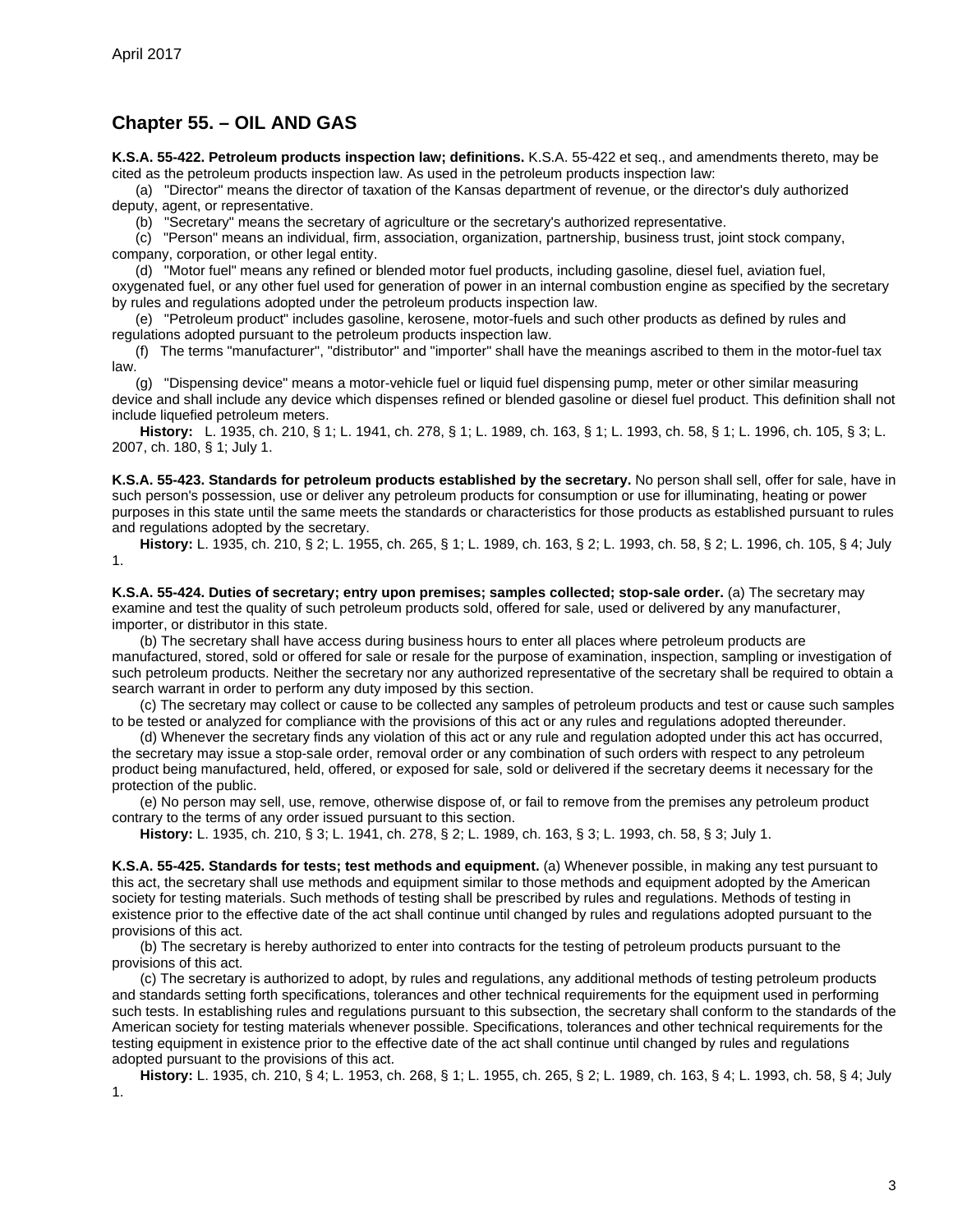<span id="page-3-0"></span>**K.S.A. 55-426. Fees, amount.** (a) The director of taxation is entitled to demand and receive from the manufacturer, importer, exporter or distributor first selling, offering for sale, using or delivering gasoline or diesel including government sales, the sum of \$.015 per barrel. For the purposes of this section 50 gallons is to be considered and counted as a barrel.

(b) The secretary is hereby authorized and empowered to reduce the fees and charges provided by subsection (a) for any period deemed justified whenever the secretary shall determine that such fees and charges being paid into the state treasury as required by law are yielding more revenue than is required for the purposes to which such fees and charges are devoted by law. In the event that the secretary determines that sufficient revenues are not being produced by such reduced fees and charges, the secretary is hereby authorized and empowered to restore the fees and charges in full or in part to a rate not exceeding that provided in subsection (a) that will in the secretary's judgment produce sufficient revenue for the purposes to which such fees and charges are devoted by law.

**History:** L. 1935, ch. 210, § 5; L. 1939, ch. 288, § 14; L. 1941, ch. 278, § 3; L. 1949, ch. 306, § 1; L. 1989, ch. 163, § 5; L. 1990, ch. 195, § 1; L. 1996, ch. 105, § 5; L. 2007, ch. 180, § 2; July 1.

#### STATE OF KANSAS BEFORE THE KANSAS DEPARTMENT OF AGRICULTURE

#### ORDER INCREASING PETROLEUM INSPECTION FEE

Pursuant to K.S.A. 2009 Supp. 55-426(b), the Secretary finds as follows:

1. K.S.A. 2009 Supp. 55-426(a) states that the director of taxation is entitled to demand and receive from the manufacturer, importer, exporter or distributor first selling, offering for sale, using or delivering gasoline or diesel including government sales, the sum of \$.015 per barrel.

2. K.S.A. 2009 Supp. 55-426(b) states that the secretary is authorized to reduce the fees and charges provided by subsection (a) for any period deemed justified whenever the secretary shall determine that such fees and charges being paid into the state treasury as required by law are yielding more revenue than is required for the purposes for which such fees and charges are devoted by law. In the event the secretary determines that sufficient revenues are not being produced by such reduced fees and charges, the secretary is authorized and empowered to restore the fees and charges in full or in part at a rate not exceeding \$.015 per barrel that will in the secretary's judgment produce sufficient revenue for the purposes to which such fees and charges are devoted by law.

3. On November 13, 2008, the Secretary entered an order reducing the fee to \$.0135 per barrel beginning January 1, 2009.

4. The Secretary has determined that the revenue from the reduced fees is not sufficient. Therefore, as authorized by law the fee per barrel should be restored.

#### IT IS THEREFORE ORDERED THAT:

- 1. The fee established in K.S.A. 2009 Supp. 55-426(a) shall be restored to the sum of \$.015 per barrel.
- 2. The fee of \$.015 per barrel shall be applicable to the sale of petroleum products beginning July 1, 2010.
	- 3. This Order shall remain in effect until otherwise modified by the Secretary as authorized by law.

Date: 3/4/2010 /s/ Joshua Svaty\_ Joshua Svaty **Secretary** Kansas Department of Agriculture

#### <span id="page-3-1"></span>**K.S.A. 55-427. Monthly report of sales and payment of fees; interest and penalty when delinquent; petroleum**

**inspection fee fund.** (a) Every manufacturer, importer, or distributor of any of the above-named petroleum products subject to inspection and liable for the payment of fees as provided in the petroleum products inspection law, shall report in full and detail before the 25th day of every month at the office of the director of taxation, on blanks prepared, furnished and approved by the director of taxation, the quantity of each of the above-named petroleum products sold in the state of Kansas during the preceding calendar month, and shall, at the time of forwarding such report, compute and pay to the director of taxation at the director's office, the amount of fees due the state on all petroleum products subject to inspection during the preceding month.

(b) All fees imposed under the provisions of the petroleum products inspection law and not paid on or before the 25th day of the month succeeding the calendar month in which such petroleum products were sold or offered for sale shall be deemed delinquent and shall bear interest at the rate of 1% a month, or fraction thereof, from such due date until paid. In addition, there is hereby imposed upon all amounts of such fees remaining due and unpaid after such due date a penalty in the amount of 5%. Such penalty shall be added to and collected as part of the fees by the director of taxation. The fees, including penalty and interest shall be remitted by the director of taxation to the state treasurer in accordance with the provisions of K.S.A. 75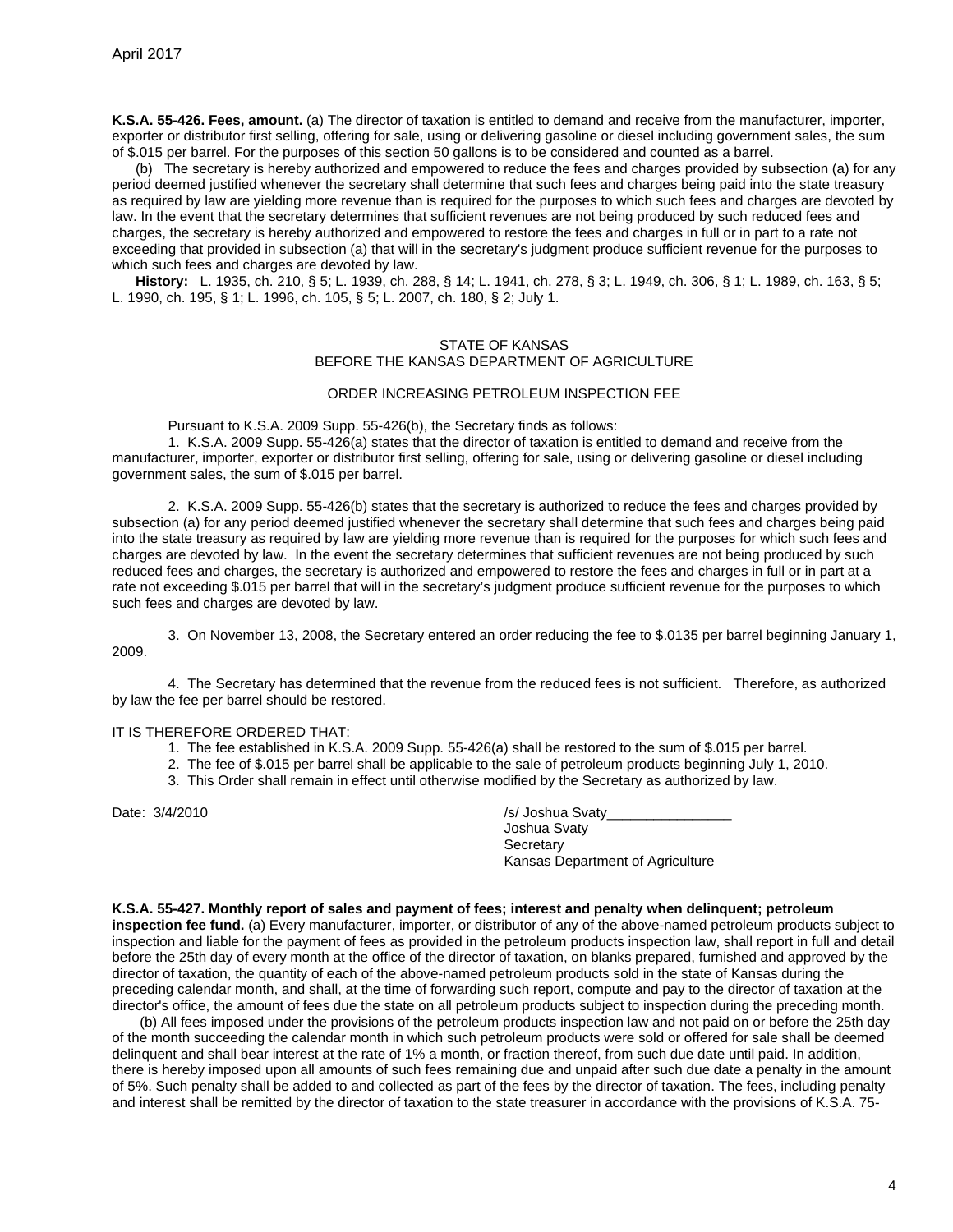4215, and amendments thereto. Upon receipt of each such remittance, the state treasurer shall deposit the entire amount in the state treasury and credit the same in accordance with subsections (c) and (d).

(c) There is hereby created in the state treasury the petroleum inspection fee fund which shall be administered by the secretary of agriculture. All moneys credited to the petroleum inspection fee fund shall be used for the expenses incurred for the performance of the duties and functions of the secretary of agriculture and the Kansas department of agriculture prescribed by K.S.A. 55-422 through 55-427, 55-434 through 55-445 and 55-447, and amendments thereto, and K.S.A. 83- 501, and amendments thereto, or any rules and regulations adopted thereunder, relating to the regulation of the quality of petroleum products, and for the expenses incurred for the performance of the duties and functions of the secretary of agriculture and the Kansas department of agriculture prescribed by K.S.A. 83-401 through 83-410, and amendments thereto, or any rules and regulations adopted thereunder, and K.S.A. 83-501, and amendments thereto, or any rules and regulations adopted thereunder, relating to the regulation of motor fuel dispensing devices, as defined by K.S.A. 83-401, and amendments thereto. All expenditures from the petroleum inspection fee fund shall be made in accordance with the provisions of appropriation acts upon warrants of the director of accounts and reports issued pursuant to vouchers approved by the secretary of agriculture or by a person or persons designated by the secretary.

(d) All moneys received for the fee imposed by K.S.A. 55-426, and amendments thereto, or for interest or penalties imposed by K.S.A. 55-427, and amendments thereto, shall be remitted to the state treasurer in accordance with the provisions of K.S.A. 75-4215, and amendments thereto. Upon receipt of each such remittance, the state treasurer shall deposit the entire amount in the state treasury and such moneys shall be credited in accordance with the following:

(1) On and after July 1 of each fiscal year, 2/3 of each such deposit shall be credited to the state general fund and the balance of each such deposit shall be credited to the petroleum inspection fee fund until the aggregate of all amounts credited to the state general fund under this subsection (d)(1) equals \$100,000; and

 $(2)$  after \$100,000 has been credited to the state general fund under subsection  $(d)(1)$  for any fiscal year, the entire amount of each amount deposited thereafter for such fiscal year shall be credited to the petroleum inspection fee fund.

**History:** L. 1935, ch. 210, § 6; L. 1939, ch. 288, § 15; L. 1941, ch. 278, § 4; L. 1955, ch. 265, § 3; L. 1956, ch. 52, § 9; L. 1957, ch. 429, § 13; L. 1989, ch. 163, § 6; L. 1996, ch. 105, § 6; L. 2001, ch. 5, § 194; L. 2008, ch. 93, § 1; July 1.

<span id="page-4-0"></span>**K.S.A. 55-434. Penalties.** (a) Any person who violates any of the provisions of the petroleum products inspection law or any rule or regulation adopted thereunder shall be guilty of a class A nonperson misdemeanor. Each separate violation shall constitute a separate offense.

(b) Any violation of the provisions of the petroleum products inspection law shall be deemed a deceptive act and practice as defined by K.S.A. 50-626, and amendments thereto. Violations of the petroleum products inspection law may be enforced by the secretary of agriculture under the administrative provisions of the petroleum products inspection law, by the attorney general or the county or district attorney under the Kansas consumer protection act.

**History:** L. 1935, ch. 210, § 13; L. 1993, ch. 58, § 5; L. 1996, ch. 105, § 7; July 1.

<span id="page-4-1"></span>**K.S.A. 55-435. Invalidity of part.** If any part, or parts, of this act are held to be unconstitutional, the remaining part thereof shall be unaffected, and it shall be presumed that the legislature would have enacted this law with the part held to be invalid, omitted.

**History:** L. 1935, ch. 210, § 14; May 15.

<span id="page-4-2"></span>**K.S.A. 55-436. Administration and enforcement; jurisdiction of secretary of agriculture over inspections.** The secretary of agriculture shall administer the law with reference to a thorough and practical inspection as required by law covering inspection of petroleum products used in lighting and heating, and in the operation or propulsion of motor vehicles, including inspection of pumps and measures used in dispensing the same.

**History:** L. 1989, ch. 163, § 12; L. 1996, ch. 105, § 8; July 1.

<span id="page-4-3"></span>**K.S.A. 55-437. Same; transfer of powers, duties and functions.** (a) All of the powers, duties and functions of the director of taxation with regard to the petroleum products inspection law pertaining to the actual inspection of the products specified in K.S.A. 55-423, and amendments thereto, are hereby transferred to and conferred and imposed upon the secretary of agriculture.

(b) The secretary of agriculture shall be the successor in every way to the powers, duties and functions of the director of taxation with regard to the petroleum products inspection law pertaining to the actual inspection of the products specified in K.S.A. 55-423, and amendments thereto, in which the same were vested prior to the effective date of this act. Every act performed in the exercise of such powers, duties and functions by or under the authority of the secretary of agriculture shall be deemed to have the same force and effect as if performed by the director of taxation with regard to the petroleum products inspection law in which such powers, duties and functions were vested prior to the effective date of this order.

(c) Whenever the director of taxation, or words of like effect, with regard to the petroleum products inspection law pertaining to the actual inspection of the products specified in K.S.A. 55-423, and amendments thereto, is referred to or designated by a statute, contract or other document, such reference or designation shall be deemed to apply to the secretary of agriculture.

(d) All rules and regulations of the director of taxation with regard to the petroleum products inspection law pertaining to the actual inspection of the products specified in K.S.A. 55-423, and amendments thereto, in existence on the effective date of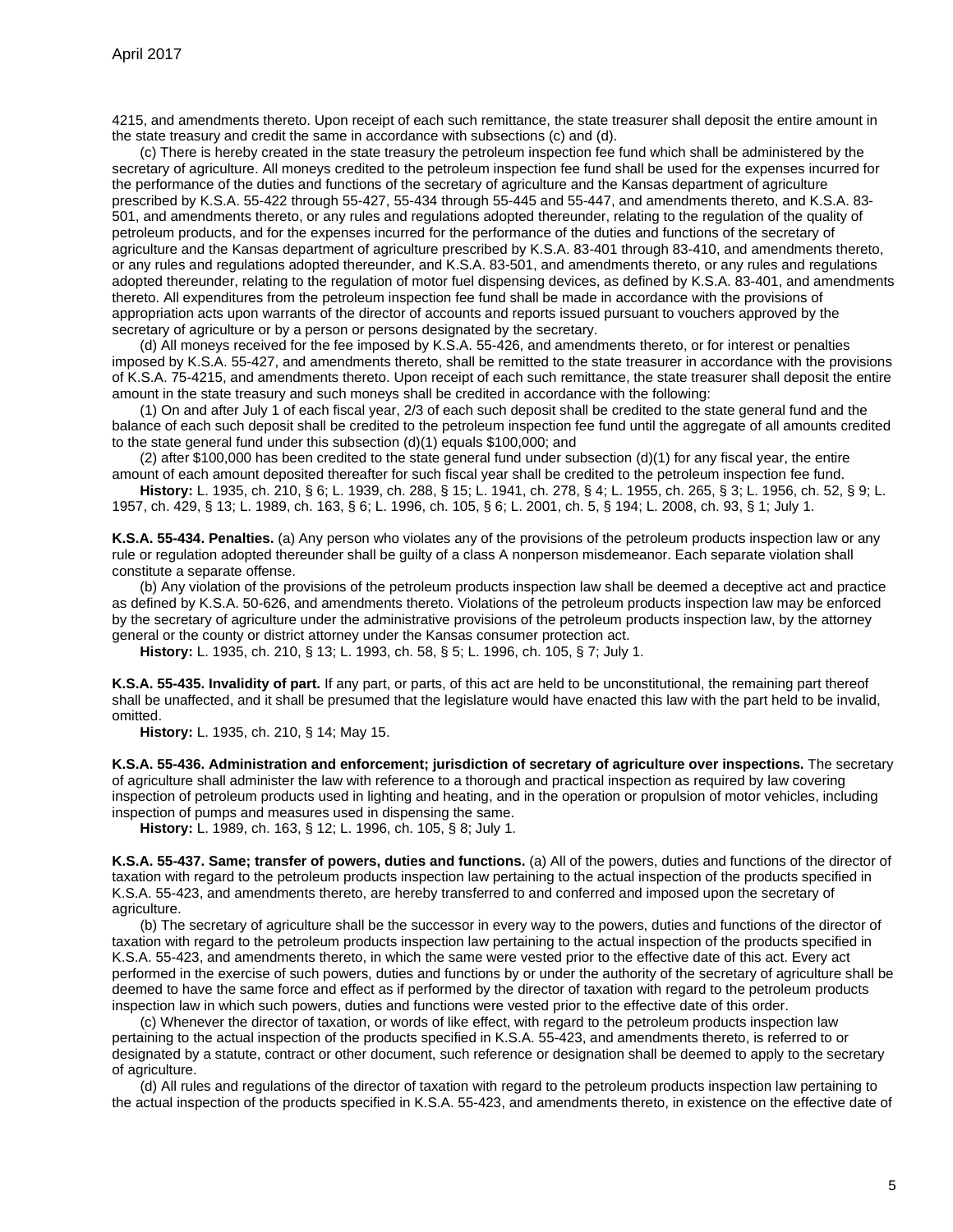this act shall continue to be effective and shall be deemed to be duly adopted rules and regulations of the secretary of agriculture until revised, amended, revoked or nullified pursuant to law.

(e) All orders and directives of the director of taxation with regard to the petroleum products inspection law pertaining to the actual inspection of the products specified in K.S.A. 55-423, and amendments thereto, in existence on the effective date of this act shall continue to be effective and shall be deemed the orders and directives of the secretary of agriculture until revised, amended or nullified pursuant to law.

(f) The secretary of agriculture shall succeed to whatever right, title or interest the director of taxation, with regard to the petroleum products inspection law pertaining to the actual inspection of the products specified in K.S.A. 55-423, and amendments thereto, has acquired in any real property in this state, and the secretary shall hold the same for and in the name of the state of Kansas.

(g) On and after the effective date of this act whenever any statute, contract, deed or other document concerns the power or authority of the director of taxation with regard to the petroleum products inspection law pertaining to the actual inspection of the products specified in K.S.A. 55-423, and amendments thereto, to acquire, hold or dispose of real property or any interest therein, the secretary of agriculture shall succeed to such power or authority.

**History:** L. 1989, ch. 163, § 13; L. 1993, ch. 58, § 6; L. 1996, ch. 105, § 9; July 1.

<span id="page-5-0"></span>**K.S.A. 55-438. Same; transfer of officers and employees; retention of benefits and rights; service deemed continuous.** On the effective date of this act, officers and employees who, immediately prior to such date, were engaged in the performance of powers, duties or functions of the petroleum products inspection law pertaining to the actual inspection of the products specified in K.S.A. 55-423, and amendments thereto, and who, in the opinion of the secretary of agriculture, are necessary to perform the powers, duties and functions of the petroleum products inspection law pertaining to the actual inspection of the products specified in K.S.A. 55-423, and amendments thereto, shall be transferred to, and shall become officers and employees of the state department of agriculture. Any such officer or employee shall retain all retirement benefits and all rights of civil service which had accrued to or vested in such officer or employee prior to the effective date of this act. The service of each such officer and employee so transferred shall be deemed to have been continuous.

**History:** L. 1989, ch. 163, § 14; L. 1993, ch. 58, § 7; L. 1996, ch. 105, § 10; July 1.

<span id="page-5-1"></span>**K.S.A. 55-439. Same; resolution of conflicts by governor; succession to property and records.** (a) When any conflict arises as to the disposition of any property, power, duty or function or the unexpended balance of any appropriation as a result of any abolition, transfer, attachment or change made by or under authority of this act, such conflict shall be resolved by the governor, whose decision shall be final.

(b) The Kansas state department of agriculture shall succeed to all property, property rights and records which were used for or pertain to the performance of the powers, duties and functions transferred to the secretary of agriculture. Any conflict as to the proper disposition of property or records arising under this section, and resulting from the transfer, attachment or all or part of the powers, duties and functions of the director of taxation, shall be determined by the governor, whose decision shall be final.

**History:** L. 1989, ch. 163, § 15; L. 1996, ch. 105, § 11; July 1.

<span id="page-5-2"></span>**K.S.A. 55-440. Same; civil and criminal actions saved.** (a) No suit, action or other proceeding, judicial or administrative, lawfully commenced, or which could have been commenced, by or against the director of taxation with regard to the petroleum products inspection law or by or against any officer of the state in such officer's official capacity or in relation to the discharge of such officer's official duties, shall abate by reason of the transfers effected under the provisions of this act. The court may allow any such suit, action or other proceeding to be maintained by or against the secretary of agriculture or any officer affected.

**History:** L. 1989, ch. 163, § 16; L. 1993, ch. 58, § 8; L. 1996, ch. 105, § 12; July 1.

<span id="page-5-3"></span>**K.S.A. 55-441. Same; transfer of appropriations; assumption of liability for compensation of transferred officers and employees.** (a) On the effective date of this act, the balance of all funds appropriated and reappropriated to the director of taxation with regard to the petroleum products inspection law is hereby transferred to the department of agriculture and shall be used only for the purpose for which the appropriation was originally made.

(b) On the effective date of this act, the liability for all accrued compensation or salaries of officers and employees who, immediately prior to such date, were engaged in the performance of powers, duties or functions of any state agency or officer transferred by this act, or which becomes a part of the department of agriculture or the powers, duties and functions of which are transferred to the secretary of agriculture, shall be assumed and paid by the department of agriculture.

**History:** L. 1989, ch. 163, § 17; L. 1993, ch. 58, § 9; L. 1996, ch. 105, § 13; July 1.

<span id="page-5-4"></span>**K.S.A. 55-441. Same; transfer of appropriations; assumption of liability for compensation of transferred officers and employees.** (a) On the effective date of this act, the balance of all funds appropriated and reappropriated to the director of taxation with regard to the petroleum products inspection law is hereby transferred to the department of agriculture and shall be used only for the purpose for which the appropriation was originally made.

(b) On the effective date of this act, the liability for all accrued compensation or salaries of officers and employees who,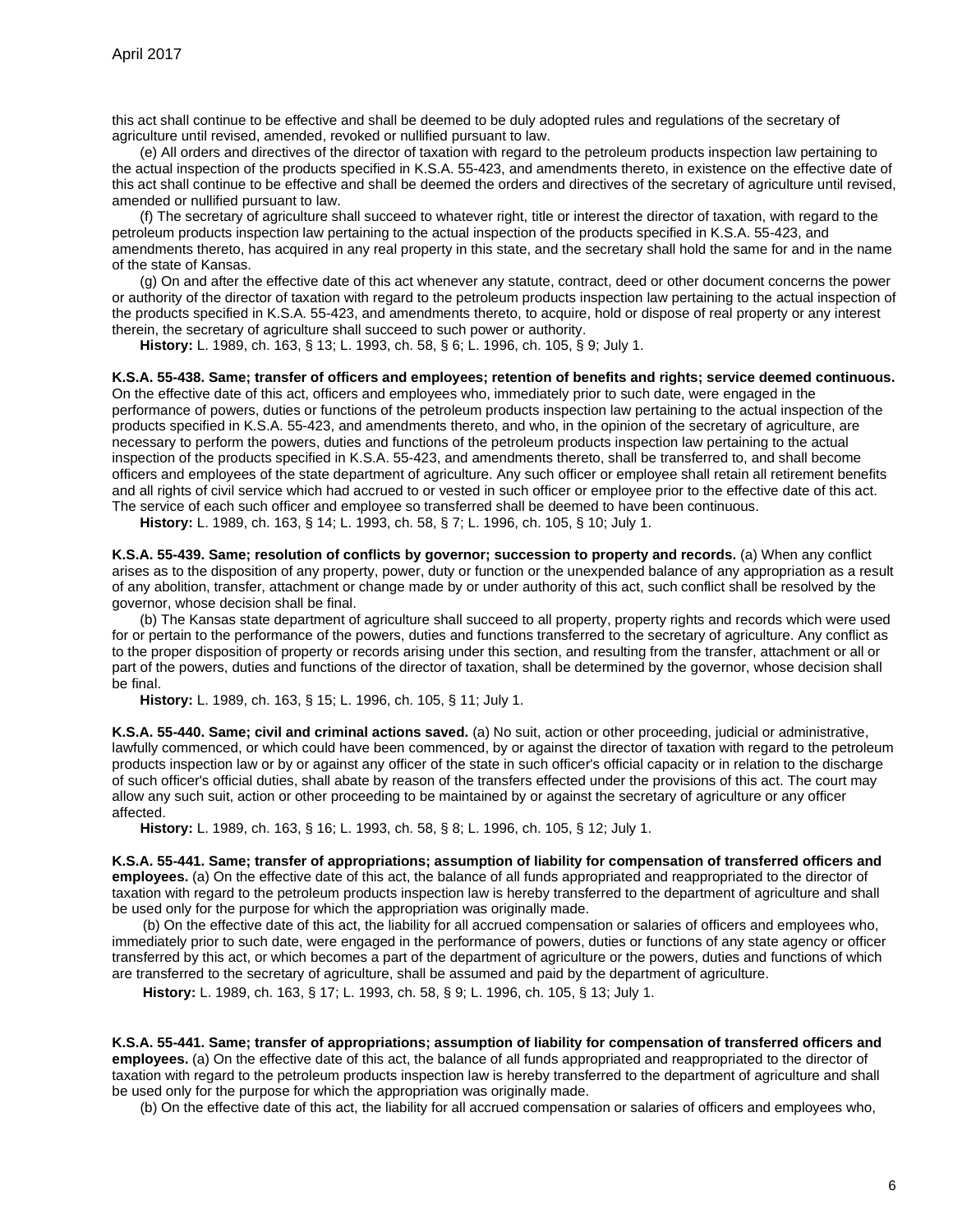immediately prior to such date, were engaged in the performance of powers, duties or functions of any state agency or officer transferred by this act, or which becomes a part of the department of agriculture or the powers, duties and functions of which are transferred to the secretary of agriculture, shall be assumed and paid by the department of agriculture.

**History:** L. 1989, ch. 163, § 17; L. 1993, ch. 58, § 9; L. 1996, ch. 105, § 13; July 1.

<span id="page-6-0"></span>**K.S.A. 55-442. Rules and regulations.** (a) The secretary of agriculture may adopt rules and regulations establishing standards for and identity of any petroleum product. These rules and regulations shall conform, insofar as practicable, to the American society for testing materials standards for those products and the rules and regulations and clean air act waivers of the United States environmental protection agency.

(b) The secretary of agriculture may adopt rules and regulations establishing methods of testing any petroleum product. These rules and regulations shall conform, insofar as practicable, to the methods for testing those petroleum products as established by the American society for testing materials.

(c) The secretary of agriculture may adopt rules and regulations establishing specifications, tolerances and other technical requirements for equipment used for the testing those petroleum products as established by the American society for testing materials.

(d) The secretary of agriculture may adopt rules and regulations concerning labeling of petroleum products and standards of identity for petroleum products. These rules and regulations shall conform, insofar as practicable, to the standards of identity for petroleum products as established by the American society for testing materials and to federal regulations regarding labeling whenever possible.

(e) The secretary of agriculture may adopt rules and regulations designating additional products as petroleum products.

(f) The secretary of agriculture may adopt any other rules and regulations deemed necessary for the administration of the petroleum products inspection law.

**History:** L. 1993, ch. 58, § 10; L. 1996, ch. 105, § 14; July 1.

#### <span id="page-6-1"></span>**K.S.A. 55-443. Penalties; appeal procedure.** (a) It is a violation for any person to:

(1) Act as or represent such person's self to be a technical representative without having a valid license issued by the Kansas department of agriculture;

(2) hinder or obstruct in any way the secretary or any of the secretary's authorized agents in the performance of the secretary's official duties under the petroleum products inspection law;

(3) failure to follow the applicable version of NIST Handbook as referenced in chapter 83 of the Kansas Statutes Annotated, and amendments thereto, or any rules and regulations adopted thereunder when installing, repairing, calibrating or testing a device;

(4) failure to complete the testing or placing-in-service report in its entirety and to report the accurate description of the parts replaced, adjusted, reconditioned or work performed;

(5) filing a false or fraudulent application or report to the secretary;

(6) failure to pay all fees and penalties as prescribed by the petroleum products inspection law and the rules and regulations adopted and promulgated pursuant to the petroleum products inspection law;

(7) refuse to keep and make available for examination by the Kansas department of agriculture all books, papers, and other information necessary for the enforcement of the petroleum products inspection law or chapter 83 of the Kansas Statutes Annotated, and amendments thereto;

(8) failure to have any commercial dispensing device tested as required by the petroleum products inspection law or chapter 83 of the Kansas Statutes Annotated, and amendments thereto;

(9) sell, offer or expose for sale any petroleum product which does not comply with the provisions of the petroleum products inspection law;

(10) sell, use, remove, otherwise dispose of or fail to remove from the premises specified, any dispensing device, package or commodity contrary to the terms of any order issued by the secretary;

(11) represent that diesel fuel is or contains biodiesel fuel blend or otherwise to represent that diesel fuel is made from renewable resources, unless not less than 2% of the diesel fuel mixture is mono-alkyl esters derived from vegetable oil, recycled cooking oil or animal fat. Biodiesel fuel used in biodiesel fuel blends shall conform with specification D6751-02, issued March 2002, by the American society of testing and materials or a later version as adopted by rules and regulations of the secretary. If a retail petroleum marketer is alleged to have violated the provisions of this subsection, it shall be a defense, that the retail petroleum marketer relied in good faith upon the bill of lading; and

(12) violate any order issued by the secretary pursuant to chapter 83 of the Kansas Statutes Annotated, and amendments thereto.

(b) Any person who violates any provision of the petroleum products inspection law or any applicable provisions of chapter 83 of the Kansas Statutes Annotated, or amendments thereto, or any rules and regulations adopted thereunder, in addition to any other penalty provided by law, may incur a civil penalty imposed under subsection (c) in an amount, fixed by rules and regulations of the secretary, of not less than \$100 nor more than \$5,000 for each such violation and, in the case of a continuing violation, every day such violation continues shall be deemed a separate violation.

(c) In determining the amount of the civil penalty, the following shall be taken into consideration: (1) The extent of harm caused by the violation; (2) the nature and persistence of the violation; (3) the length of time over which the violation occurs; (4) any corrective actions taken; and (5) any and all relevant circumstances.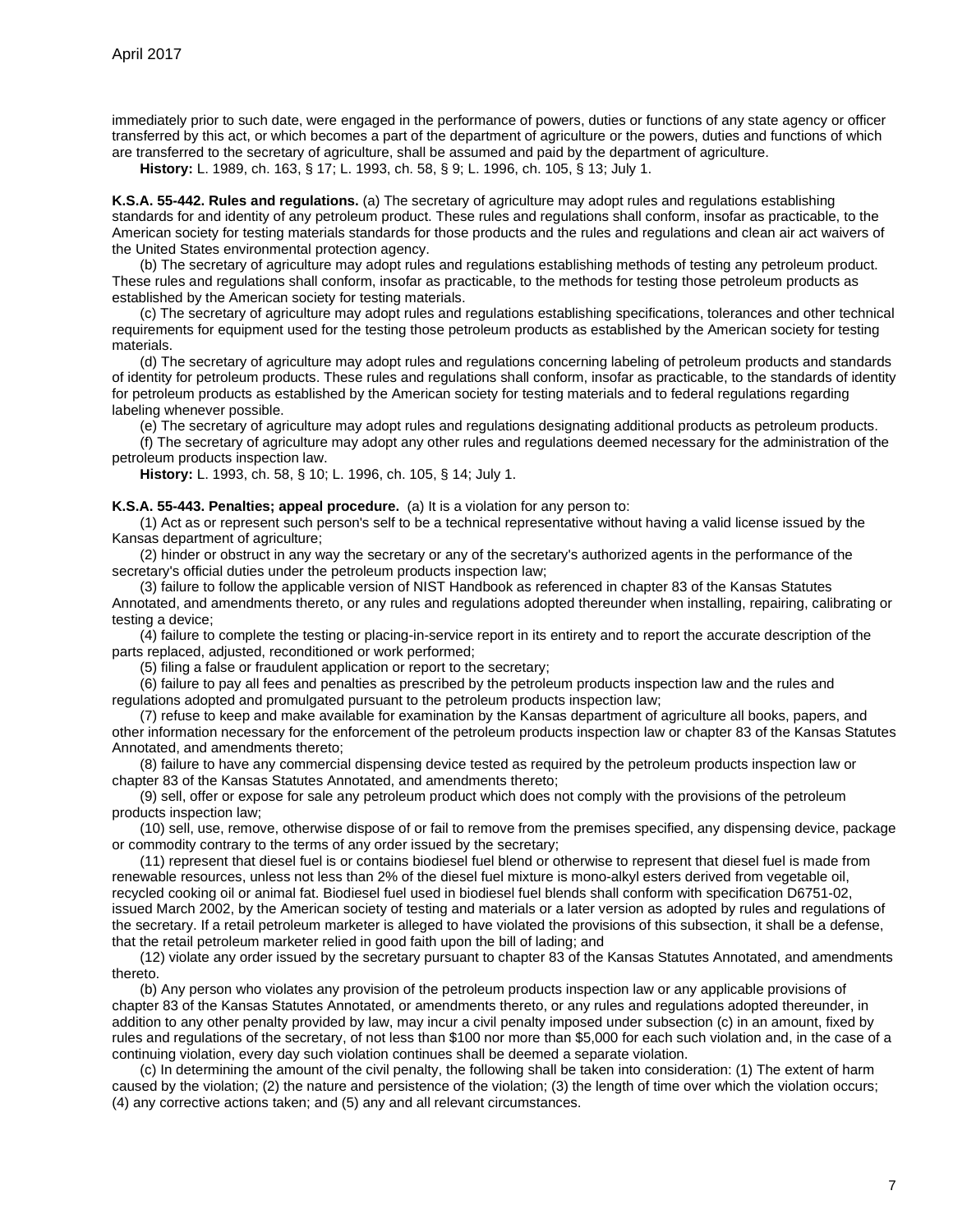(d) All civil penalties assessed shall be due and payable within 10 days after written notice of assessment is served on the person, unless a longer period of time is granted by the secretary. If a civil penalty is not paid within the applicable time period, the secretary may file a certified copy of the notice of assessment with the clerk of the district court in the county where the weighing and measuring device or dispensing device is located. The notice of assessment shall be enforced in the same manner as a judgment of the district court.

(e) No civil penalty shall be imposed pursuant to this section except upon the written order of the duly authorized agent of the secretary to the person who committed the violation or to the person whose agent or employee committed the violation. Such order shall state the violation, the penalty to be imposed and the right of the person to appeal to the secretary. Any such person, within 20 days after notification, may make written request to the secretary for a hearing in accordance with the provisions of the Kansas administrative procedure act. The secretary shall affirm, reverse or modify the order and shall specify the reasons therefor.

(f) Any person aggrieved by an order of the secretary made under this section may appeal such order to the district court in the manner provided by the Kansas judicial review act.

(g) An appeal to the district court or to an appellate court shall not stay the payment of the civil penalty.

(h) Any civil penalty recovered pursuant to the provisions of this section or any penalty recovered under the consumer protection act for violations of this section, and amendments thereto, or any rules and regulations adopted thereunder, shall be remitted to the state treasurer in accordance with the provisions of K.S.A. [75-4215,](http://www.ksrevisor.org/statutes/chapters/ch75/075_042_0015.html) and amendments thereto. Upon receipt of each such remittance, the state treasurer shall deposit the entire amount in the state treasury to the credit of the weights and measures fee fund.

(i) This section shall be part of and supplemental to the petroleum products inspection act, article 4 of chapter 55 of the Kansas Statutes Annotated, and amendments thereto.

**History:** L. 1993, ch. 58, § 11; L. 1996, ch. 105, § 15; L. 2001, ch. 5, § 195; L. 2003, ch. 68, § 1; L. 2004, ch. 101, § 167; L. 2010, ch. 17, § 99; July 1.

<span id="page-7-0"></span>**K.S.A. 55-444. Secretary's rights.** Nothing in this act shall limit the right of the secretary to proceed as authorized by any other provision of law.

**History:** L. 1993, ch. 58, § 12; July 1.

<span id="page-7-1"></span>**K.S.A. 55-445. Injunction, restraining order.** The secretary may bring an action in the district court for injunction or other process to restrain or prevent a violation of the petroleum products inspection law. Such injunction or other process shall issue without any bond being required.

**History:** L. 1993, ch. 58, § 13; July 1.

<span id="page-7-2"></span>**K.S.A. 55-447. Servicing or repairing a dispensing device; exceptions.** Except as provided in K.S.A. 83-401 through 83- 410, and amendments thereto, nothing in article 4 of chapter 55 of the Kansas Statutes Annotated, and amendments thereto, shall prohibit the owner of a dispensing device or the owner's employee or agent, from servicing or repairing such device. However, if such device is found out of tolerance and is rejected by the Kansas department of agriculture, the owner is responsible for repairing the device within the time specified on the rejection tag and notifying the department when the device is repaired and in operation. The owner shall pay a fee commensurate with the expense incurred by the secretary in performing the follow-up inspection or test.

**History:** L. 1996, ch. 105, § 1; L. 2004, ch. 101, § 168; July 1.

## <span id="page-7-3"></span>**Chapter 83. - WEIGHTS AND MEASURES**

## <span id="page-7-4"></span>**Article 1. - AUTHORIZED STANDARDS AND ENFORCEMENT PROVISIONS**

<span id="page-7-5"></span>**K.S.A. 83-143. Liquefied petroleum gas; unlawful acts.** It shall be unlawful to sell at retail or offer for sale at retail any liquefied petroleum gas except by avoirdupois weight, specified in pounds or kilograms; liquid measure, specified in gallons or liters; or vapor, specified in cubic feet, cubic meters or such other units as may be approved by the secretary of agriculture. **History:** L. 1951, ch. 331, § 1; L. 1996, ch. 146, § 4; Apr. 18.

<span id="page-7-6"></span>**K.S.A. 83-144. Same; labeling of packages and containers.** When liquefied petroleum gas is sold at retail or offered for sale at retail by weight, in packages or containers, the tare weight of the container, and the net weight of the contents shall be plainly and conspicuously marked on the outside of the container or on a label firmly attached thereto. Tare weight shall not be construed to include the valve protecting cap, which shall be removed when weighing.

**History:** L. 1951, ch. 331, § 2; L. 1996, ch. 146, § 5; Apr. 18.

<span id="page-7-7"></span>**K.S.A. 83-145. Liquefied petroleum gas; weighing and measuring devices; testing; unlawful acts.** (a) The secretary of agriculture, or the secretary's authorized representative, is authorized to test all weighing and measuring devices used in the retail sale of liquefied petroleum gas, and shall reject all such devices which are found to be inaccurate and to not clearly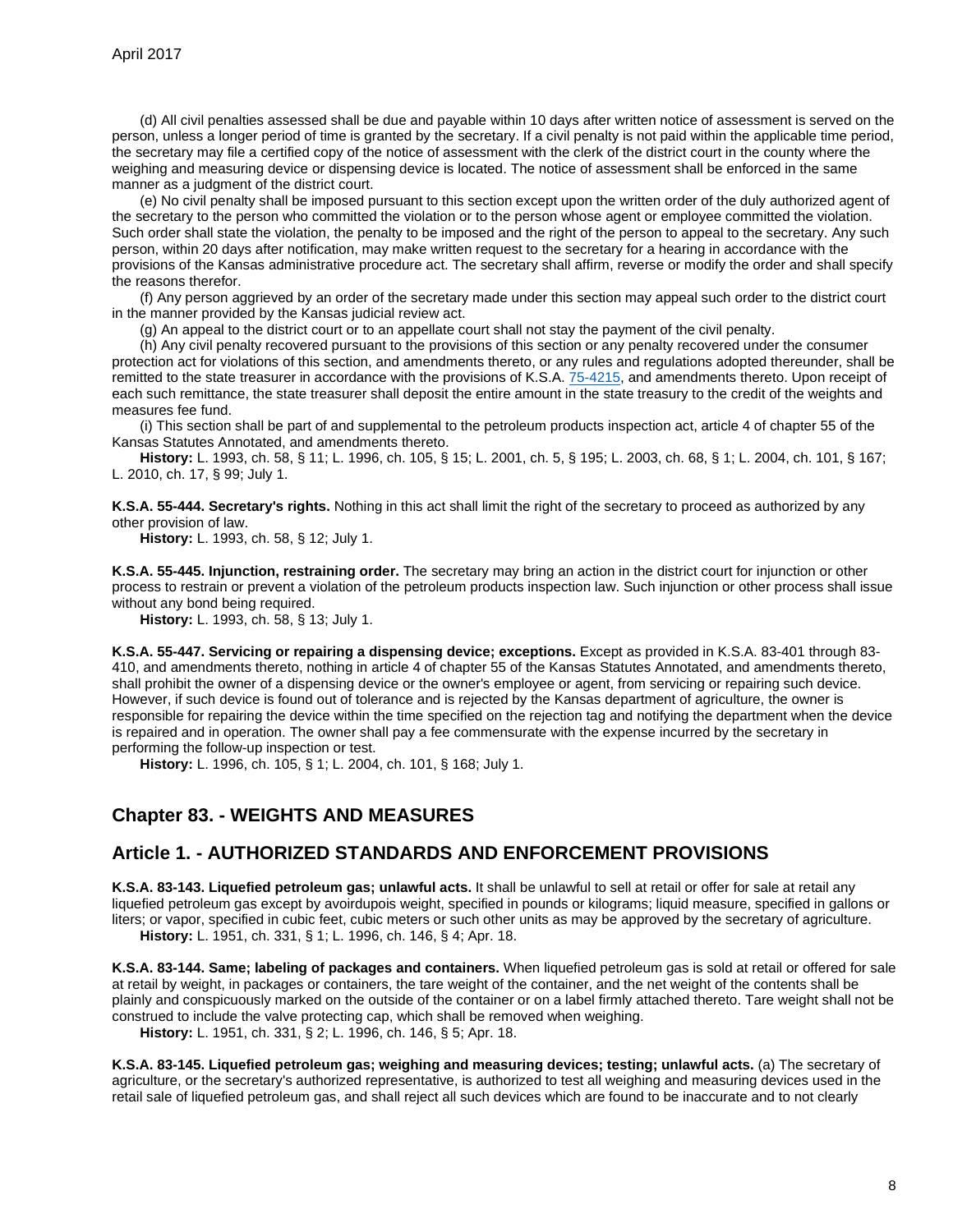indicate the quantity of liquefied petroleum gas in kilograms or pounds, liters or gallons, cubic feet or cubic meters or other unit approved by the secretary of agriculture, or the secretary's authorized representative. The secretary of agriculture, or the secretary's authorized representative, shall conspicuously mark all rejected devices. Such mark shall not be removed or defaced except upon authorization of the secretary of agriculture or the secretary's authorized representatives. It shall be unlawful to use a vapor meter dial which is not equipped with a cubic foot indicator for testing the accuracy of the meter.

(b) It shall be unlawful to use a liquid meter for measuring the volume, in gallons, of liquefied petroleum gas for retail sale from delivery vehicles unless such meter is equipped with a ticket printer for use in issuance of printed tickets showing the volume, in gallons, of the liquefied petroleum gas delivered.

**History:** L. 1951, ch. 331, § 3; L. 1970, ch. 410, § 1; L. 1996, ch. 146, § 6; L. 2001, ch. 175, § 3; July 1.

<span id="page-8-0"></span>**K.S.A. 83-146. Same; purchaser's invoice; ticket.** An invoice shall be submitted to the purchaser showing the quantity of liquefied petroleum gas sold, expressed in pounds, or gallons, or cubic feet, or other units approved by the secretary of agriculture. When vapor meters reading in approved units other than cubic feet are used, the invoice shall clearly indicate to the purchaser a factor to convert to cubic feet or gallons. When liquefied petroleum gas is sold at retail by liquid volume from a delivery vehicle, a ticket issued by a liquid meter shall be used to show the quantity delivered in gallons; and the printed ticket shall clearly indicate to the purchaser the gallons of liquefied petroleum gas sold and delivered.

**History:** L. 1951, ch. 331, § 4; L. 1970, ch. 410, § 2; L. 1996, ch. 146, § 7; Apr. 18.

<span id="page-8-1"></span>**K.S.A. 83-148. Liquefied petroleum gas; purchaser's credit for refilled or exchanged container, exceptions.** Except as otherwise provided, when liquefied petroleum gas is sold by the container, either by a refilling of a container or an exchange of containers, the vendor shall give the purchaser full credit for the unused liquid remaining in a container being exchanged or refilled. The provisions of this section shall not apply to an exchange of containers when the exchanged container is delivered to the vendor by the purchaser.

**History:** L. 1951, ch. 331, § 6; L. 1998, ch. 90, § 1; July 1.

<span id="page-8-2"></span>**K.S.A. 83-149. Same; penalties.** Any person who violates any of the provisions of article 1 of chapter 83 of the Kansas Statutes Annotated, and amendments thereto, or any of the rules and regulations issued hereunder, shall be deemed guilty of a class A, nonperson misdemeanor.

**History:** L. 1951, ch. 331, § 7; L. 1970, ch. 410, § 3; L. 1996, ch. 146, § 8; Apr. 18.

<span id="page-8-3"></span>**K.S.A. 83-154. Falsely making or altering scale ticket or other written records; penalty.** Every person who, with intent to defraud, shall falsely make or alter or cause or procure to be falsely made or altered any scale ticket or other written record evidencing or relating to the weight of any personal property or who shall, with intent to defraud, falsely make or alter or cause or procure to be falsely made or altered any entry or item on any such scale ticket or written record, upon conviction thereof, shall be deemed guilty of a class A, nonperson misdemeanor.

**History:** L. 1957, ch. 220, § 1; L. 1996, ch. 146, § 9; Apr. 18.

<span id="page-8-4"></span>**K.S.A. 83-155. Scale ticket or written record relating to weights; requirements; penalties for violations.** It shall be unlawful for any person who shall for hire weigh any vehicle at an attended public scale to issue any scale ticket or other written record evidencing or relating to the weight of such vehicle or the load thereon unless such scale ticket or written record shall show the following: (a) The date and time of the weighing; (b) the place of the weighing; and (c) the signature of the weigher. Any person violating any of the provisions of this section shall be guilty of a class A, nonperson misdemeanor.

**History:** L. 1957, ch. 220, § 2; L. 1996, ch. 146, § 10; Apr. 18.

## <span id="page-8-5"></span>**Article 2. - STANDARDS AND ENFORCEMENT**

<span id="page-8-6"></span>**K.S.A. 83-201. Definitions.** As used in article 2 of chapter 83 of the Kansas Statutes Annotated and K.S.A. 83-502, and amendments thereto: (a) "Weights and measures" means all commercial weights or measures of every kind, instruments and devices for weighing and measuring, and any appliance and accessories associated with any or all such instruments and devices and any point-of-sale system.

(b) "Weight" as used in connection with any commodity means net weight, except if the label declares that the product is sold by drained weight, the term means net drained weight.

(c) "Correct" as used in connection with weights and measures means conformance to all applicable tolerances, specifications and requirements as established by the secretary and those established within article 2 of chapter 83 of Kansas Statutes Annotated, and amendments thereto or any rules and regulations adopted thereunder.

(d) "Primary standards" means the physical standards of the state which serve as the legal reference from which all other standards and weights and measures are derived.

(e) "Secondary standards" means the physical standards which are traceable to the primary standards through comparisons, using acceptable laboratory procedures, and used in the enforcement of weights and measures laws and rules and regulations.

(f) "Person" means an individual, agent or employee of a service company, partnerships, corporations, companies, societies and associations.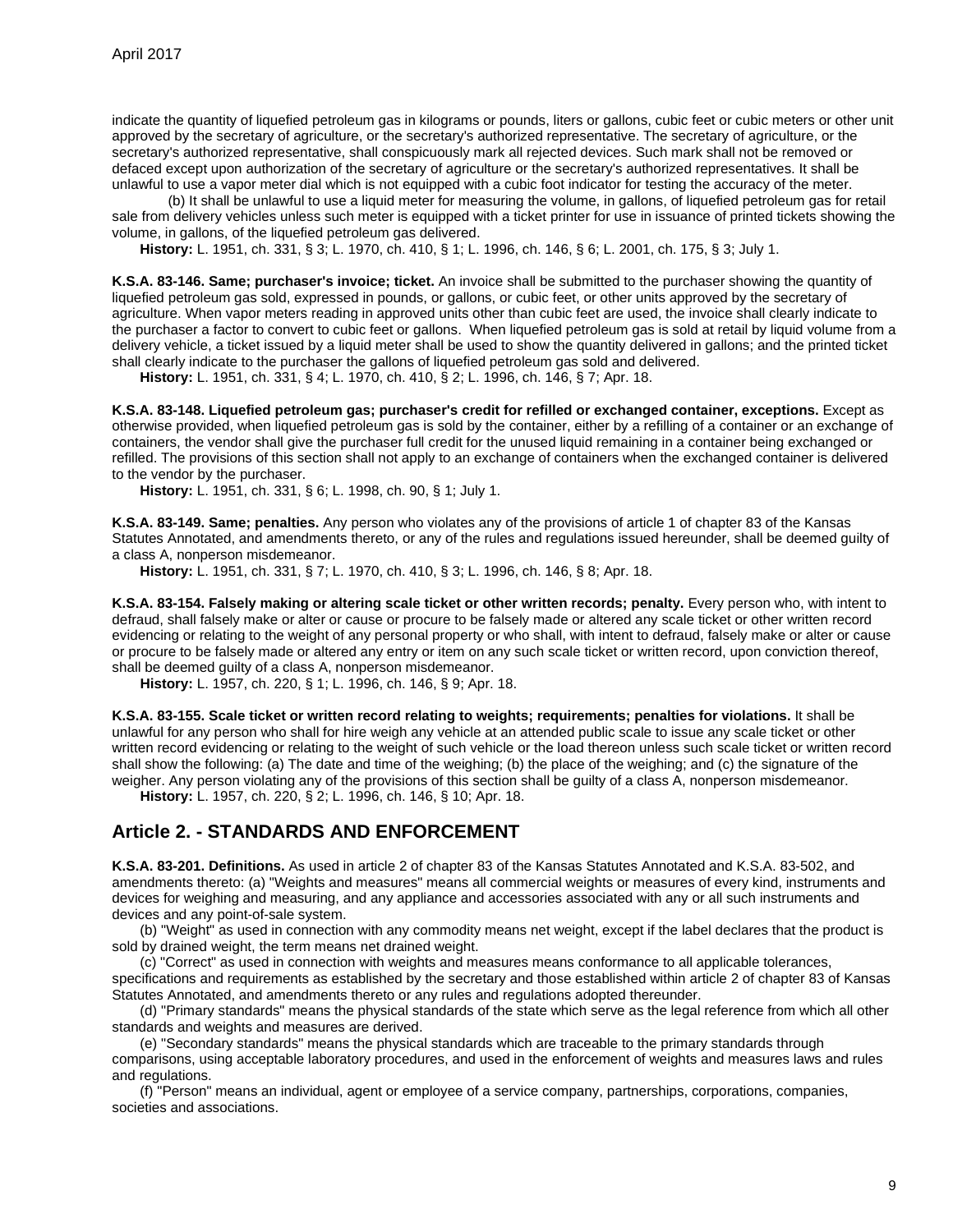(g) "Sale from bulk" means the sale of commodities when the quantity is determined at the time of sale.

(h) "Package" means any commodity put up or packaged in any manner in advance of sale in units suitable for either wholesale or retail sale.

(i) "Drained weight" means the weight of the solid or semisolid product representing the contents of a package or container obtained after a prescribed method for excluding the liquid has been employed.

(j) "Secretary" means the secretary of agriculture or the secretary's authorized representative.

(k) "Measuring device" includes all weights, scales, beams, measures of every kind, instruments and mechanical devices for weighing or measuring, and any appliances and accessories connected with any or all such instruments.

(l) "Point-of-sale system" means any combination of a cash register or other devices, or system, such as a scanner, capable of recovering stored information related to the price or computing the price of any individual item which is sold or offered for sale at retail. A point-of-sale system may also include or be attached or connected to a weighing or measuring device.

(m) "Scanner" means any electronic system that employs a laser-bar code reader to retrieve product identity, price or other information stored in a computer memory.

(n) "Service company" means a company which is in the business of examining, calibrating, testing, repairing and adjusting weighing and measuring devices but such term does not include a technical representative unless the technical representative is the owner of such service company.

(o) "Technical representative" means an individual who installs, repairs, adjusts or calibrates the weighing and measuring devices and certifies the accuracy of the weighing and measuring devices.

**History:** L. 1985, ch. 345, § 1; L. 1994, ch. 83, § 1; L. 1996, ch. 146, § 11; Apr. 18.

#### <span id="page-9-0"></span>**K.S.A. 83-202. Recognized system of weights and measures.** (a) Except as provided further:

(1) The system of weights and measures in customary use in the United States and the metric system of weights and measures are jointly recognized, and either one or both of these systems shall be used for all commercial purposes in the state.

(2) The following standards and requirements shall apply to commercial weighing and measuring devices:

(A) "The standards of the national conference on weights and measures" published in the national institute of standards and technology handbook 44 entitled specifications, tolerances, and other technical requirements for weighing and measuring devices as published on October, 1994 or later versions as established in rules and regulations adopted by the secretary, except a mechanical vehicle scale used solely to sell aggregated products shall be allowed a minimum tolerance of +/-100 pounds. Such scale shall not be sold or moved to another location for use in commercial applications unless it complies with all applicable tolerances of the national institute of standards and technology handbook 44 entitled specifications, tolerances, and other technical requirements for weighing and measuring devices as published in October, 1994 or later versions as established in rules and regulations adopted by the secretary;

(B) "the uniform laws and regulations of the national conference on weights and measures" published in the national institute of standards and technology handbook 130 regarding packaging and labeling, the method of sale of commodities, national type evaluation regulation, motor fuel inspection and motor fuel regulation, as published on December, 1994 or later versions as established in rules and regulations adopted by the secretary;

(C) "checking the net contents of packaged goods" published in the national institute of standards and technology handbook 133, third edition, as published on September, 1988 or later versions as established in rules and regulations adopted by the secretary;

(D) "checking the net contents of packaged goods" published in the national institute of standards and technology handbook 133, third edition, supplement 4, as published on October, 1994 or later versions as established in rules and regulations adopted by the secretary; and

(E) any other handbooks or sections thereof as adopted by the secretary by rules and regulations.

(b) Whenever there exists an inconsistency between the provisions of chapter 83 of the Kansas Statutes Annotated, and amendments thereto, and any of the handbooks adopted by reference, the requirements of chapter 83 of the Kansas Statutes Annotated, and amendments thereto, shall control.

**History:** L. 1985, ch 345, sec 2; L. 1992, ch. 164, sec. 1; L. 1996, ch. 146, sec 12; L. 2001, ch. 175, sec. 4; L. 2003, ch. 33, sec 1; L. 2005, ch. 76, sec 1; L. 2011, ch. 7, sec 1; July 1.

<span id="page-9-1"></span>**K.S.A. 83-203. State primary standards of weights and measures; secondary standards.** Weights and measures that are traceable to the United States prototype standards supplied by the federal government, or approved as being satisfactory by the national institute of standards and technology, shall be the state primary standards of weights and measures and shall be maintained in such calibration as prescribed by the national institute of standards and technology. All secondary standards may be prescribed by the secretary and shall be verified upon their initial receipt and as often thereafter as deemed necessary by the secretary.

**History:** L. 1985, ch. 345, § 3; L. 1992, ch. 175, § 2; July 1.

## <span id="page-9-2"></span>**K.S.A. 83-204. Contracts, sales or purchases construed in terms of standards of weights and measures adopted**

**under act.** All contracts, sales or purchases made for work to be done, or for anything to be sold or delivered or done by weight or measure within this state shall be taken and construed in terms of and according to the standards of weights and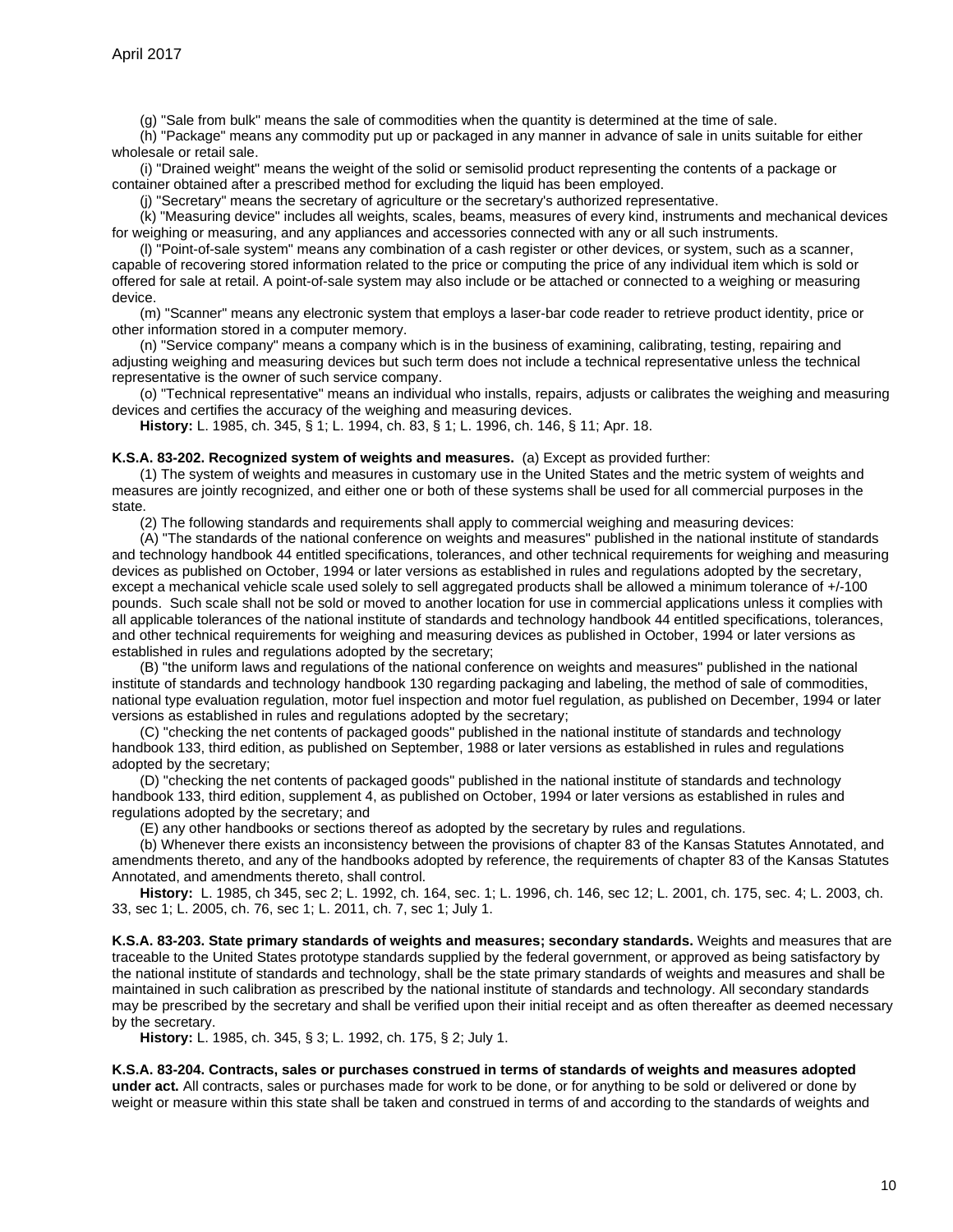measures adopted under this act, except where parties have agreed upon any other calculations or measurement. All statements and representations of any kind referring to the weights or measures of commodities sold or purchased, or exposed for sale, shall be understood in terms of the standards of weights and measures adopted under this act.

**History:** L. 1985, ch. 345, § 4; July 1.

<span id="page-10-0"></span>**K.S.A. 83-205. Weights and measures inspection program; personnel; functions.** (a) There is hereby established in the Kansas department of agriculture a weights and measures inspection program to enforce the provisions of chapter 83 of the Kansas Statutes Annotated, and amendments thereto or any rules and regulations adopted thereunder. The program shall be under the supervision of the secretary, and the secretary shall employ an administrator of the program and appoint such personnel as may be necessary for the proper administration of chapter 83 of the Kansas Statutes Annotated, and amendments thereto. The administrator shall be in the unclassified service of the Kansas civil service act.

(b) The weights and measures inspection program shall perform the following functions:

(1) Assure that weights and measures in commercial service within the state are suitable for their intended use, properly installed, accurate and are so maintained by their owner or user;

(2) prevent unfair or deceptive dealing by weight or measure in any commodity or service advertised, packaged, sold or purchased within this state;

(3) make available to all users of physical standards or weighing and measuring equipment the precision calibration and related metrological certification capabilities of the weights and measures facilities of the department of agriculture;

(4) promote uniformity, to the extent such conformance is practicable and desirable, between weights and measures requirements of this state and those of other states and federal agencies;

(5) encourage desirable economic growth while protecting the consumer through the adoption by rule and regulation of weights and measures requirements as necessary to assure equity among buyers and sellers; and

(6) such other functions as may be specified by law or deemed necessary by the secretary to carry out the duties and functions of chapter 83 of the Kansas Statutes Annotated, and amendments thereto or any rules and regulations adopted thereunder.

**History:** L. 1985, ch. 345, § 5; L. 1996, ch. 146, § 13; L. 2004, ch. 101, § 184; July 1.

<span id="page-10-1"></span>**K.S.A. 83-206. Same; powers and duties of secretary of agriculture.** In the administration of the weights and measures inspection program, the secretary shall: (a) Administer and enforce the provisions of chapter 83 of the Kansas Statutes Annotated, and amendments thereto or any rules and regulations adopted thereunder.

(b) Conduct investigations to ensure compliance with chapter 83 of the Kansas Statutes Annotated, and amendments thereto or any rules and regulations adopted thereunder.

(c) Delegate to appropriate individuals or private or public entities any of these responsibilities for the proper administration of chapter 83 of the Kansas Statutes Annotated, and amendments thereto or any rules and regulations adopted thereunder.

(d) Test annually the standards of weight and measure used by any city or county within the state, and approve the same when found to be correct.

(e) Inspect and test weights and measures kept, offered or exposed for sale.

(f) Inspect and test, to ascertain if they are correct, weights and measures and point-of-sale systems commercially used:

(1) In determining the weight, measure or count of commodities or things sold, or offered or exposed for sale, on the basis of weight, measure or count;

(2) in computing the basic charge or payment for services rendered on the basis of weight, measure or count; or

(3) in recovering stored information related to the price of any item or commodity which is sold or offered for sale at retail.

(g) Approve for use, and may mark, such weights and measures and point-of-sale systems as the secretary finds to be correct, and reject and mark as rejected such weights and measures and point-of-sale systems as the secretary finds to be incorrect. Weights and measures and point-of-sale systems that have been rejected may be seized if not corrected within the time specified by the secretary or if used or disposed of in a manner not specifically authorized. The secretary shall reject and may seize the weights and measures and point-of-sale systems found to be incorrect that are not capable of being made correct.

(h) Weigh, measure or inspect packaged commodities kept, offered or exposed for sale, sold, or in the process of delivery, to determine whether they contain the amounts represented and whether they are kept, offered or exposed for sale in accordance with chapter 83 of the Kansas Statutes Annotated, and amendments thereto, or rules and regulations promulgated pursuant thereto. In carrying out the provisions of this section, the secretary shall employ recognized sampling procedures by incorporating applicable procedures designated in the national institute of standards and technology handbooks.

(i) Allow reasonable variations from the stated quantity of contents, which shall include those caused by loss or gain of moisture during the course of good distribution practice.

(j) Perform such other duties as may be necessary to carry out the provisions of chapter 83 of the Kansas Statutes Annotated, and amendments thereto or any rules and regulations adopted thereunder, or as may be otherwise authorized by law.

(k) Be authorized to enter into such contracts and agreements with individuals or private or public entities as may be necessary, in the judgment of the secretary, to fulfill the duties and responsibilities established in chapter 83 of the Kansas Statutes Annotated, and amendments thereto or any rules and regulations adopted thereunder. Any contract entered into by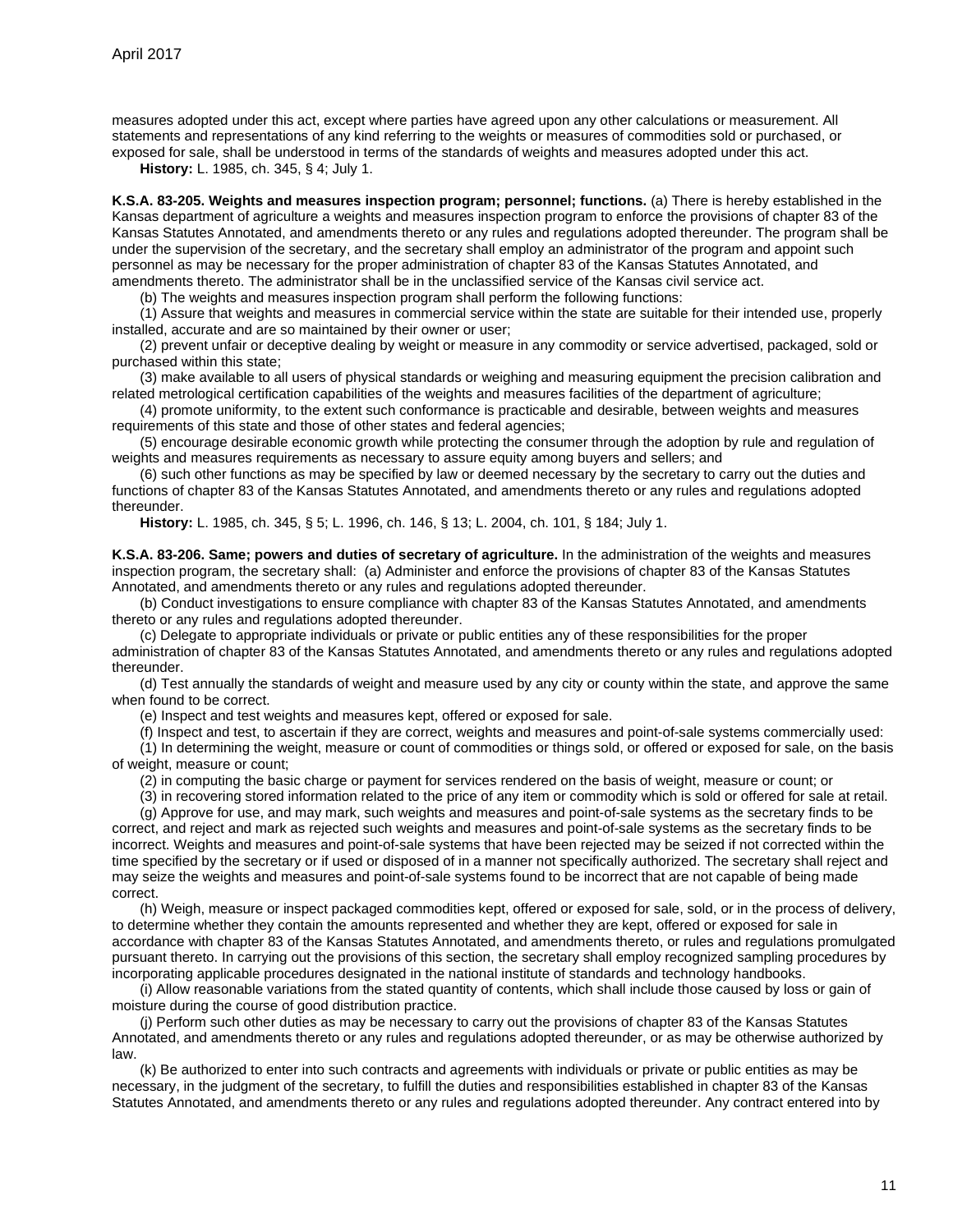the secretary pursuant to this section shall not be subject to K.S.A. 75-3739, or amendments thereto. **History:** L. 1985, ch. 345, § 6; L. 1992, ch. 175, § 3; L. 1994, ch. 83, § 2; L. 1996, ch. 146, § 14; Apr. 18.

<span id="page-11-0"></span>**K.S.A. 83-207. Same; rules and regulations.** The secretary of agriculture may adopt rules and regulations necessary for the administration and enforcement of the provisions of chapter 83 of the Kansas Statutes Annotated, and amendments thereto. As a part of such rules and regulations, the secretary of agriculture shall adopt standards setting forth specifications, tolerances and other technical requirements for all weights, measures and weighing and measuring devices, and point-of-sale systems. These specifications, tolerances and other technical requirements shall conform, insofar as practicable, to the specifications, tolerances and other technical requirements for weights, measures and weighing and measuring devices established by the national institute of standards and technology. The secretary of agriculture shall prescribe by rules and regulations the appropriate term or unit of weight or measure to be used whenever the secretary determines in the case of a specific commodity that an existing practice of declaring the quantity by weight, measure, numerical count, or combination thereof, does not facilitate value comparisons by consumers, or that such practice offers an opportunity for consumer confusion.

**History:** L. 1985, ch. 345, § 7; L. 1992, ch. 175, § 4; L. 1994, ch. 83, § 3; L. 1996, ch. 146, § 15; Apr. 18.

<span id="page-11-1"></span>**K.S.A. 83-208. Inspections; prohibited acts; penalty for violation.** The secretary, or an authorized representative of the secretary, may enter any premises or vehicle in or on which any weights, measures, balances or measuring devices may be located or used for the purposes of trade, for the purpose of inspecting, testing and sealing or rejecting the same. Whoever hinders, obstructs, or in any way interferes with the secretary or an authorized representative of the secretary, while in the performance of the inspection, or whoever fails to produce, upon demand by such secretary or authorized representative, all weights, measures, balances or measuring devices in or upon the premises or vehicle of such person or in the possession of such person for use in manufacture or trade, shall be deemed guilty of a class A, nonperson misdemeanor.

**History:** L. 1985, ch. 345, § 8; L. 1996, ch. 146, § 16; Apr. 18.

<span id="page-11-2"></span>**K.S.A. 83-209. Enforcement; orders of secretary.** (a) If the secretary finds that any package or amount of any commodity is held, offered or exposed for sale in violation of law, the secretary may order them off-sale and may mark or tag them to show they are illegal.

(b) Whenever the secretary finds that any violation of chapter 83 of the Kansas Statutes Annotated, and amendments thereto, or any rules and regulations adopted under it has occurred, the secretary may issue a stop-use order, stop-sale order, stop-removal order or removal order or any combination of such orders with respect to weights and measures being, or capable of being, commercially used. The secretary may issue stop-sale orders, stop-removal orders or removal orders, or any combination of such orders, with respect to any package or amount of any commodity held, offered or exposed for sale, sold or being delivered if the secretary deems it necessary for the protection of the public.

(c) No person may sell, use, remove, otherwise dispose of, or fail to remove from the premises specified, any weight, measure or package or any amount of any commodity contrary to the terms of any order issued under this section.

(d) This section does not limit the right of the secretary to proceed as authorized by other sections of chapter 83 of the Kansas Statutes Annotated, and amendments thereto or any rules and regulations adopted thereunder.

**History:** L. 1985, ch. 345, § 9; L. 1996, ch. 146, § 17; Apr. 18.

<span id="page-11-3"></span>**K.S.A. 83-210. County or city enforcement; powers and duties of officials.** (a) Any county or city in the state may establish a department of public inspection of weights and measures, appoint inspectors of weights and measures and fix their compensation and pass such ordinances relating to weights and measures not in conflict with the state laws as may be deemed necessary. If a county or city establishes such a department it shall provide the department with suitable quarters, a set of secondary standards and all other equipment for the proper performance of duties. All county and city standards shall be tried, proved and sealed under the direction of the secretary, and shall be returned to the secretary for verification at least once in every year.

(b) Any weights and measures official appointed for a county or city shall have the duties enumerated in subsections (e) to (h), inclusive, of K.S.A. 83-206, and amendments thereto, and the powers enumerated in K.S.A. 83-208 and 83-209, and amendments thereto. These powers and duties shall extend to their respective jurisdictions, except that the jurisdiction of a county official shall not extend to any city for which a weights and measures official has been appointed. Weights and measures officials appointed for a county or city shall exercise such additional powers as may be granted by the governing body of such county or city, but such additional powers shall not be less than the powers granted to state inspectors of weights and measures under chapter 83 of the Kansas Statutes Annotated, and amendments thereto, and shall not be in conflict with powers granted to the secretary under chapter 83 of the Kansas Statutes Annotated, and amendments thereto.

(c) All departments of public inspection of weights and measures established by cities or counties prior to July 1, 1985, are hereby specifically continued in existence.

**History:** L. 1985, ch. 345, § 10; L. 1996, ch. 146, § 18; Apr. 18.

<span id="page-11-4"></span>**K.S.A. 83-212. Bulk sales delivery ticket; contents.** All bulk sales in which the buyer and seller are not both present to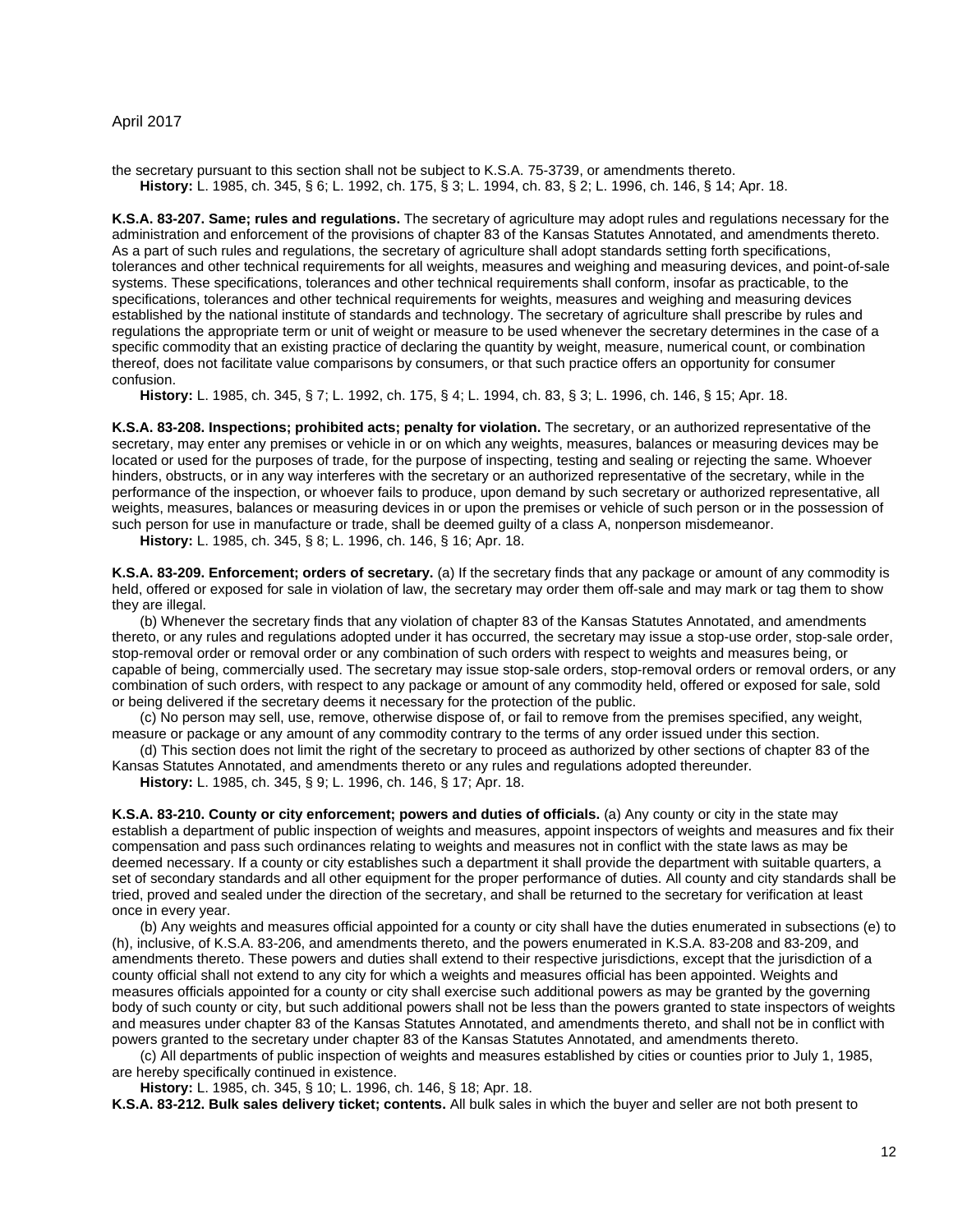witness the measurement, all bulk deliveries of heating fuel and all other bulk sales specified by rules and regulations of the secretary of agriculture, shall be accompanied by a delivery ticket containing the following information: (a) The names and addresses of the buyer and seller;

(b) the date of delivery of the product or commodity;

(c) the quantity delivered and the quantity upon which the price is based, if this differs from the delivered quantity;

(d) the identity of the commodity or product being sold in the most descriptive terms commercially practicable, including any quality representation made in connection with the sale;

(e) the count of individually wrapped packages, if more than one; and

(f) the unit price, unless otherwise agreed on by both the buyer and seller.

**History:** L. 1985, ch. 345, § 12; L. 1996, ch. 146, § 19; Apr. 18.

<span id="page-12-0"></span>**K.S.A. 83-213. Labeling of packages; rules and regulations.** (a) Except as otherwise provided in chapter 83 of the Kansas Statutes Annotated, and amendments thereto, or by rules and regulations adopted pursuant thereto, any package kept for the purpose of sale or offered or exposed for sale shall bear on the outside of the package a definite, plain and conspicuous declaration of:

(1) The identity of the commodity in the package, unless the same can easily be identified through the wrapper or container;

(2) the quantity of contents in terms of weight, measure or count; and

(3) the name and place of business of the manufacturer, packer or distributor, in the case of any package kept, offered or exposed for sale, or sold in any place other than on the premises where packed.

(b) The secretary of agriculture may adopt rules and regulations which establish reasonable variations or tolerances,

prescribe the size of printing of the labeling required and prescribe exemptions of small packages.

**History:** L. 1985, ch. 345, § 13; L. 1996, ch. 146, § 20; Apr. 18.

<span id="page-12-1"></span>**K.S.A. 83-214. Testing and sealing on request; charge for services; weights and measures fee fund.** (a) The secretary may try and prove weights, measures, balances and other measuring devices on request for any person, corporation or institution, and when the same are found or made to conform to the state standards, and otherwise fulfill such reasonable requirements as the secretary may make, the secretary, or an authorized representative of the secretary, may seal the same with a seal which is kept for that purpose.

(b) (1) Except as otherwise provided by statute, the secretary, or the authorized representative of the secretary, may charge for services provided by the department and other necessary and incidental expenses or both incurred in conjunction with the testing and proving of weights, measures and other devices at rates prescribed pursuant to this section. An in-state rate shall be charged to licensed service companies that have licensed technical representatives performing service work in Kansas. An additional fee for adjustment of any weight, measure or other device may be assessed. The rates charged by the secretary shall be as follows: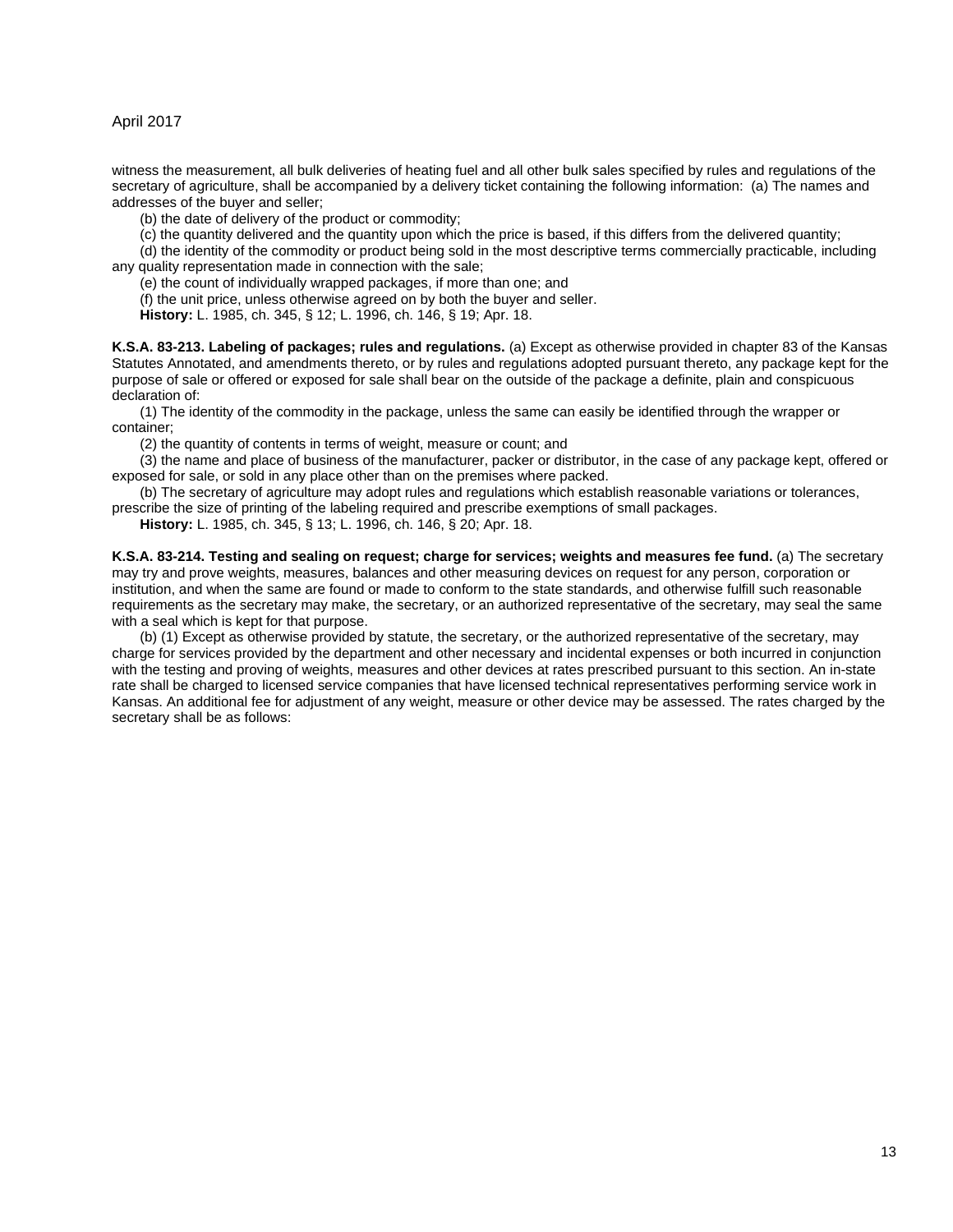| Category                                                                                                           | In-State<br>rate                         | for quantities<br>In-State rate | for quantities of<br>In-State rate | Standard<br>rate     | for quantities of<br>Standard rate | Adjustment             |
|--------------------------------------------------------------------------------------------------------------------|------------------------------------------|---------------------------------|------------------------------------|----------------------|------------------------------------|------------------------|
|                                                                                                                    |                                          | of 10 or more                   | 100 or more                        |                      | 10 or more                         |                        |
| Large Mass ( $\leq$ 1,250 lbs through $\geq$ 100 lbs, 500 kg<br>$through 50 \geq kg$                               | 816                                      | $^{88}$                         | $\mathcal{S}\mathcal{S}$           | 820                  | 013                                | fee per<br>piece<br>S5 |
| Medium Mass (< 100 lbs through $\ge$ 20 lbs, < 50 kg                                                               | $95^{\circ}$                             | \$4                             | $\mathfrak{Z}$                     | 018                  | 55                                 | 53                     |
| Small Mass (< 20 lbs through $\geq$ 0.001 lbs, < 10 kg<br>$through 10 \geq kg$                                     | $95^{\circ}$                             | \$4                             | $^{22}$                            | 078                  | $\mathcal{S}\mathcal{S}$           | 55                     |
| Small Mass Set ( $\leq$ 10 lbs through $\geq$ 0.001 lbs, $\leq$ 5 kg<br>$throw$ $ugh \ge 20$ $mg$<br>through 1 mg) | \$35                                     | \$35                            |                                    | \$45                 | \$45                               | S5                     |
| Precision Mass (1,000 lbs through 0.001 lbs, 30 kg<br>through 1 mg) ASTM 2, 3.4. 5                                 | 820                                      | 820                             |                                    | 830                  | 830                                | 840                    |
| Precision Mass Echelon I (30 kg through 1 mg)<br>ASTM 1 or ASTM 0                                                  | 940                                      | 075                             |                                    | 998                  | 095                                |                        |
| Extra Large Headhouse Weights (3,000 lbs through ><br>1,250 lbs)                                                   | 840                                      | 840                             |                                    | s30                  | 850                                | 55                     |
| Weight Carts (6,000 lbs through 2,000 lbs)                                                                         | $\frac{$80}{$200}$<br>$\frac{$200}{$55}$ | 880                             |                                    | 0075<br>2008<br>2008 | S100<br>S220<br>S200<br>S200       |                        |
| Weight Carts (8,000 lbs)                                                                                           |                                          | <b>8200</b>                     |                                    |                      |                                    | 2333                   |
| Large Volume (100 gal or less)                                                                                     |                                          | S85<br>S185                     |                                    |                      |                                    |                        |
| Large Volume (greater than 100 gal and less than or<br>equal to 200 gal)                                           |                                          |                                 |                                    |                      |                                    |                        |
| Large Volume (greater than 200 gal and less than or<br>equal to 500 gal)                                           | \$285                                    | \$285                           |                                    | 8300                 | 8300                               | \$25                   |
| Large Volume (greater than 500 gal)                                                                                |                                          | \$485                           |                                    |                      |                                    | 825                    |
| Small Volume (5 gal)                                                                                               | S485<br>S50<br>S180                      | S50<br>S180<br>S75              |                                    | 0718<br>0078<br>0078 | 5500<br>570<br>5200<br>590         | 978                    |
| Gravimetric Volume (5 gal)                                                                                         |                                          |                                 |                                    |                      |                                    |                        |
| Thermometry (-35°C through 150°C)(Based on a per<br>point calibration)                                             | 965                                      |                                 |                                    |                      |                                    |                        |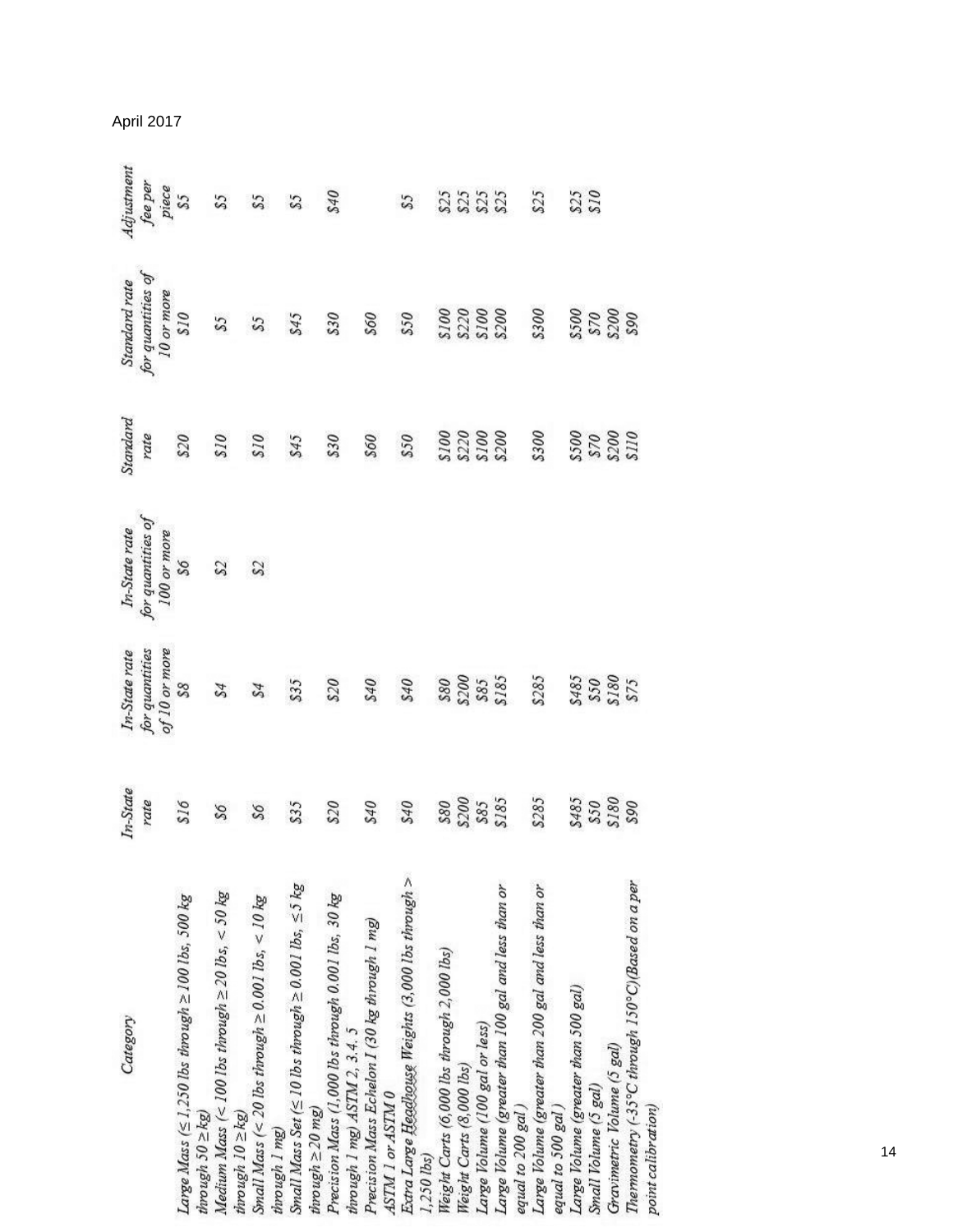| (2) The secretary may charge the following additional fees for preparing items for shipment: |       |
|----------------------------------------------------------------------------------------------|-------|
| Category                                                                                     | Rate  |
|                                                                                              | \$20  |
|                                                                                              | 30    |
|                                                                                              | \$20  |
|                                                                                              | \$20  |
|                                                                                              | \$10  |
|                                                                                              | \$20  |
|                                                                                              | \$40  |
|                                                                                              | \$100 |
|                                                                                              | \$100 |
|                                                                                              | \$100 |
|                                                                                              | \$20  |
|                                                                                              | \$20  |
|                                                                                              | \$20  |
|                                                                                              |       |

(3) For any service provided pursuant to this subsection that is not listed in the fee schedules in subsections (b)(1) and (b)(2), the secretary shall determine that fee to be charged.

(4) For any service provided pursuant to this subsection, the secretary may charge a minimum fee of \$50 per invoice. The secretary may charge for subsistence and transportation of personnel and equipment to such point and return. Such charges shall be set by rules and regulations adopted by the secretary of agriculture.

(5) The secretary may fix the manner in which any charges made pursuant to this subsection are collected.

(c) The secretary shall remit all moneys received under subsection (b) to the state treasurer in accordance with the provisions of K.S.A. 75- 4215, and amendments thereto. Upon receipt of each such remittance, the state treasurer shall deposit the entire amount in the state treasury to the credit of the weights and measures fee fund which is hereby created. All expenditures from the weights and measures fee fund shall be made in accordance with appropriation acts upon warrants of the director of accounts and reports issued pursuant to vouchers approved by the secretary or by a person designated by the secretary.

(d) Except as provided in K.S.A. 83-301 through 83-311, and amendments thereto, nothing in article 2 of chapter 83 of the Kansas Statutes Annotated, and amendments thereto, shall prohibit the owner of a weighing or measuring device or the owner's employee or agent from servicing or repairing such device. However, if such device is found out of tolerance and is rejected by the department of agriculture, the owner is responsible for repairing the device within the time specified on the rejection tag and notifying the department when the device is repaired and in operation. The owner shall pay a fee commensurate with the expense incurred by the secretary in performing the follow-up inspections or tests.

**History:** L. 1985, ch. 345, § 14; L. 1990, ch. 364, § 6; L. 1994, ch. 336, § 14; L. 1996, ch. 146, § 21; L. 2001, ch. 5, § 482; July 1; L. 2016, ch. 101, § 5; July 1.

<span id="page-14-0"></span>**K.S.A. 83-215. Rejection of weighing or measuring device; repair or destruction of device.** (a) The secretary is hereby authorized and empowered to reject any weighing or measuring device which is found not to conform to state standards or which is found not to weigh or measure within authorized tolerances.

(b) Service companies or any agent or employee thereof, shall be prohibited from condemning or taking a weighing or measuring device out of service.

(c) Any weighing or measuring device that has been rejected under authority of the secretary shall remain subject to the control of the secretary until such time as suitable and acceptable repair has been made of the same, or an authorized disposition of the same has been approved. An authorized repair period of use not longer than 30 days for purposes of obtaining a repair of the weighing or measuring device by the owner, or a reasonable extension of that period, may be given by the secretary when it is determined that the immediate cessation of use of such weighing or measuring device will work an undue hardship on the person using such device or the patrons of such person. The owner of such rejected weighing or measuring device shall cause the same to be repaired and corrected to weigh or measure within authorized tolerances within 30 days after being rejected, or within such extension as may be authorized, or in lieu thereof, the owner of the same may dispose of or destroy such weighing or measuring device or any rejected weight or measure under specific authority from the secretary.

**History:** L. 1985, ch. 345, § 15; L. 1996, ch. 146, § 22; Apr. 18.

<span id="page-14-1"></span>**K.S.A. 83-216. Same; devices declared to be common nuisance and contraband; action for disposal of device.** (a) Any weight, measure or weighing or measuring device which has been rejected by the secretary and which has not been repaired or restored to weigh or measure within approved tolerances, during any authorized repair period, is hereby declared to be a common nuisance and a contraband device. The secretary may seal the beam or mechanism out of service on any weighing or measuring device, or may take possession of any contraband weight or measure. The secretary shall deliver to the owner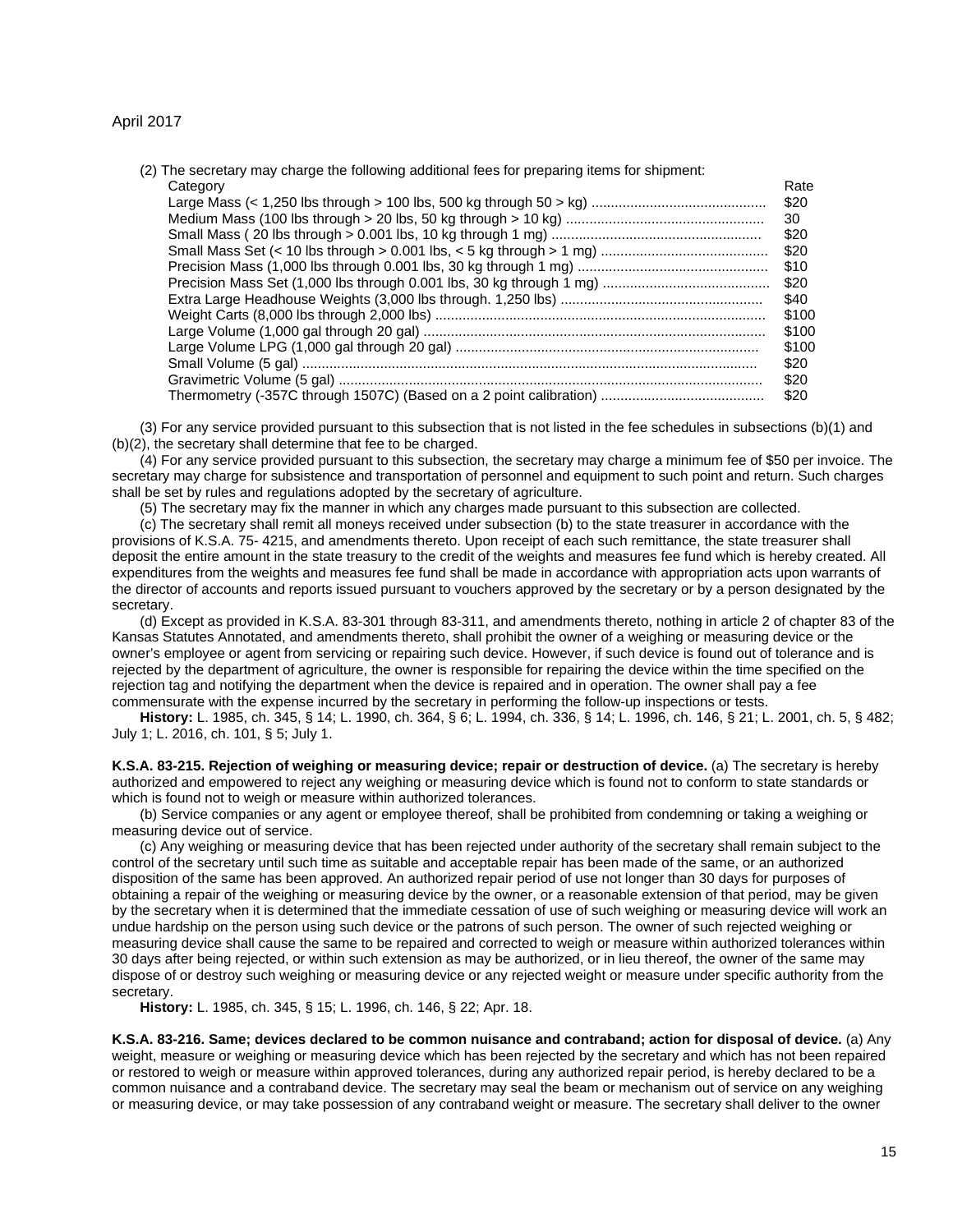or person found in possession of any contraband weight, measure or weighing or measuring device a statement giving the location and description of the weight, measure or weighing or measuring device so sealed or taken.

(b) Any weighing or measuring device which has been sealed out of service by the secretary and which has not been repaired or restored and made to weigh or measure within approved tolerances within 90 days following the date of sealing, or an authorized extension thereof, may be proceeded against by an action, instituted in Shawnee county district court or in the county where such weighing or measuring device is located, for an order for the disposal of such device.

(c) Procedure in regard to the prevention of the maintenance of a common nuisance and procedure for the disposal of any weighing or measuring device may be had in accordance with and in the manner provided for under K.S.A. 41-805 and 41- 806, and amendments thereto, and as otherwise authorized by statute.

**History:** L. 1985, ch. 345, § 16; L. 1996, ch. 146, § 23; Apr. 18.

#### <span id="page-15-0"></span>**K.S.A. 83-217. Damages owed by person using inaccurate, false or rejected device; variations in weight, measure or**

**quantity.** Any person who is liable to an injured person by reason of any inaccurate, false or rejected weighing or measuring device shall be assessed and adjudged to pay damages in double the amount of property wrongfully taken or not given, and in addition thereto, for punitive damages the additional sum of \$25, and reasonable attorney fees, to be recovered in any court of competent jurisdiction. The selling and delivery of a stated quantity of any commodity shall be prima facie evidence of representations on the part of the vendor that the quantity sold and delivered was the quantity bought by the vendee. A slight variation from the stated weight, measure or quantity, within authorized tolerances, is permissible for individually packaged commodities if such variation is as often over, as it is under, the correct weight, measure or quantity stated.

**History:** L. 1985, ch. 345, § 17; July 1.

<span id="page-15-1"></span>**K.S.A. 83-218. Presumptive proof of regular use of device.** For the purposes of this act, proof of the existence of a weight, measure or a weighing or measuring device, in or about any building, enclosure, stand or vehicle in which or from which it is shown that buying or selling is commonly carried on, in the absence of conclusive evidence to the contrary, shall be presumptive proof of the regular use of such weight, measure or weighing or measuring device for commercial purposes and of such use by the person in charge of such building, enclosure, stand or vehicle.

**History:** L. 1985, ch. 345, § 18; July 1.

<span id="page-15-2"></span>**K.S.A. 83-219. Unlawful acts.** (a) It shall be unlawful for any person:

(1) To offer or expose for sale, or to sell any weight, measure or weighing or measuring device that does not meet the tolerances and specifications required by chapter 83 of the Kansas Statutes Annotated, and amendments thereto, or which has been rejected without first obtaining the written authorization of the secretary;

(2) to use a weight, measure or weighing or measuring device for commercial purposes which does not meet the tolerance and specifications required by chapter 83 of the Kansas Statutes Annotated, and amendments thereto, or that does not conform to the standard authorized by the secretary for determining the quantity of any commodity or article of merchandise, for the purpose of:

(A) Buying or selling any commodity or article of merchandise;

(B) computation of any charge for services rendered on the basis of weight or measure;

(C) determining weight or measure, either when a charge is made for such determination or where no charge is made for use of such weight, measure, weighing or measuring device;

(3) except as allowed in K.S.A. 83-225, and amendments thereto, to break or remove any tag, mark or seal placed on any weighing or measuring device by the secretary or a county or city inspector of weights and measures, without specific written authorization from the proper authority or to use a weighing or measuring device after the lapse of the authorized period following the placing of a rejection tag thereon by the secretary, unless further extension of time for any repair purposes is first obtained from the secretary;

(4) to sell, offer or expose for sale, less than the represented quantity of any commodity, thing or service;

(5) to take or attempt to take more of the represented quantity of any commodity, thing or service when the buyer furnishes the weight, measure or weighing or measuring device by which the amount of any commodity, thing or service is determined;

(6) to keep for the purpose of sale, or to offer or expose for sale, or to sell any commodity in a manner contrary to the law or contrary to any rule and regulation;

(7) to use in retail trade, except in preparation of packages of merchandise put up in advance of sale, a weighing or measuring device that is not so positioned that its indications may be accurately read and the weighing or measuring operation observed from a reasonable customer position;

(8) to violate any of the provisions of chapter 83 of the Kansas Statutes Annotated, and amendments thereto, or rules and regulations adopted thereunder, for which a specific penalty is not provided;

(9) to sell or offer for sale, or use or possess for the purpose of selling or using any device or instrument to be used or calculated to falsify any weight or measure;

(10) to dispose of any rejected weight or measure in a manner contrary to law or rules and regulations;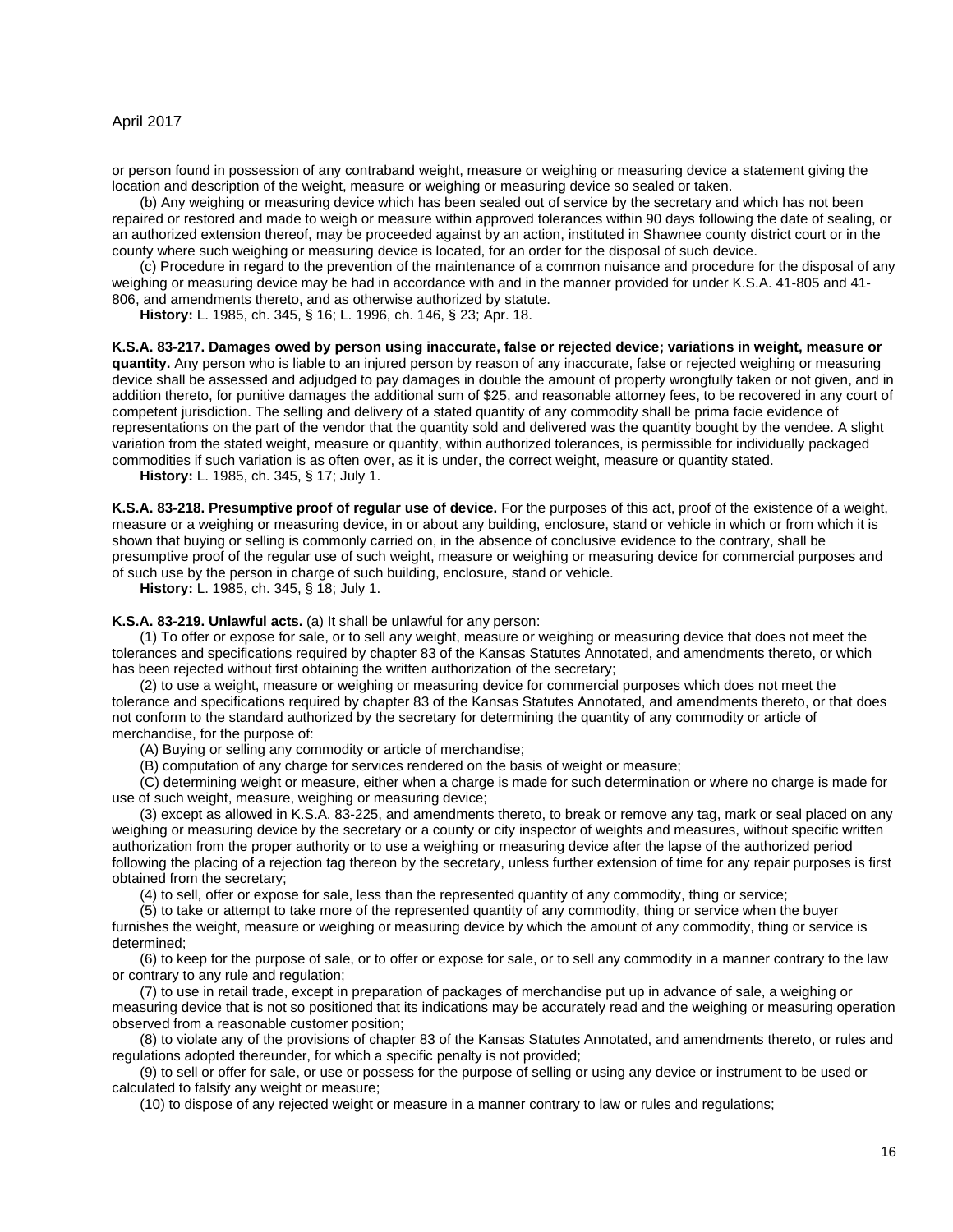(11) to expose for sale, offer for sale or sell any commodity in package form, without it being so wrapped, or the container so made, formed or filled, that it will not mislead the purchaser as to the quantity of the contents of the package;

(12) to expose for sale, offer for sale or sell any commodity in any container where the contents of the container fall below such reasonable standard of fill as may have been prescribed for the commodity in question by the secretary;

(13) to misrepresent the price of any commodity or service sold, offered, exposed or advertised for sale by weight, measure or count, nor represent the price in any manner calculated or tending to mislead or in any way deceive any person;

(14) to misrepresent, or represent in a manner calculated or tending to mislead or deceive an actual or prospective purchaser, the price of an item offered, exposed or advertised for sale at retail;

(15) to compute or attempt to compute at the time of sale of an item, a value which is not a true extension of a price per unit which is then advertised, posted or quoted;

(16) to charge or attempt to charge, at the time of the sale of an item or commodity, a value which is more than the price which is advertised, posted or quoted;

(17) to alter a weight certificate, use or attempt to use any such certificate for any load or part of a load or for articles or things other than for which the certificate is given, or, after weighing and before the delivery of any articles or things so weighted, alter or diminish the quantity thereof;

(18) to hinder or obstruct in any way the secretary or any of the secretary's authorized agents in the performance of the secretary's official duties under chapter 83 of the Kansas Statutes Annotated, and amendments thereto, or any rules and regulations adopted thereunder;

(19) to fail to follow the standards and requirements established in K.S.A. 83-202, and amendments thereto, or any rules and regulations adopted thereunder;

(20) to fail to pay all fees and penalties as prescribed by chapter 83 of the Kansas Statutes Annotated, and amendments thereto, and the rules and regulations adopted thereunder;

(21) to fail to keep or make available for examination or provide to the secretary all inspection reports, test reports and any other service reports or other information on any device owned or operated by the owner or any agent or employee of the owner and other information necessary for the enforcement of chapter 83 of the Kansas Statutes Annotated, and amendments thereto, or any rules and regulations adopted thereunder, and as required by the secretary;

(22) to fail to have any commercial weight, measure or weighing and measuring device tested as required by chapter 83 of the Kansas Statutes Annotated, and amendments thereto, or any rules and regulations adopted thereunder;

(23) to sell or offer or expose for sale liquefied petroleum gas in packages or containers which do not bear a statement as to tare and net weight as required by chapter 83 of the Kansas Statutes Annotated, and amendments thereto, or any rules and regulations adopted thereunder, or packages or containers which bear a false statement as to weights;

(24) to sell, use, remove, or otherwise dispose of, or fail to remove from the premises specified, any weighing or measuring device or package or commodity contrary to the terms of any order issued by the secretary;

(25) to violate any order issued by the secretary pursuant to chapter 83 of the Kansas Statutes Annotated, and amendments thereto; and

(26) to prohibit a buyer or seller from observing the weighing or operation of any transaction to which such buyer or seller is a party.

(b) It shall be unlawful for any service company or technical representative to knowingly:

(1) Act as or represent such person's self to be a technical representative without having a valid license issued by the Kansas department of agriculture;

(2) certify a device as correct unless the device meets the tolerances and specifications as required by chapter 83 of the Kansas Statutes Annotated, and amendments thereto, or any rules and regulations adopted thereunder;

(3) hinder or obstruct in any way the secretary in the performance of the secretary's official duties under chapter 83 of the Kansas Statutes Annotated, and amendments thereto, or any rules and regulations adopted thereunder;

(4) fail to follow the standards and requirements set forth in K.S.A. 83-202, and amendments thereto, or any rules and regulations adopted thereunder;

(5) fail to complete the testing or placing-in-service report in its entirety and to report the accurate description of the parts replaced, adjusted, reconditioned or work performed;

(6) file a false or fraudulent service company or technical representative application or reports to the secretary;

(7) fail to pay all fees and penalties as prescribed by chapter 83 of the Kansas Statutes Annotated, and amendments thereto, and the rules and regulations adopted thereunder;

(8) fail to keep or make available for examination in an accessible and legible manner or provide to the secretary in a legible manner all inspection reports, test reports, and any other service or report work information on any device which the service company or an agent or employee performed work on and other information necessary for the enforcement of chapter 83 of the Kansas Statutes Annotated, and amendments thereto, or any rules and regulations adopted thereunder; or

(9) sell, offer or expose for sale a weighing or measuring device intended to be used commercially, which is not traceable to a national type evaluation program certificate of conformance.

(c) For the purpose of subsection (a)(4), the selling and delivery of a stated quantity of any commodity shall be prima facie evidence of representations on the part of the seller that the quantity sold and delivered was the quantity bought by the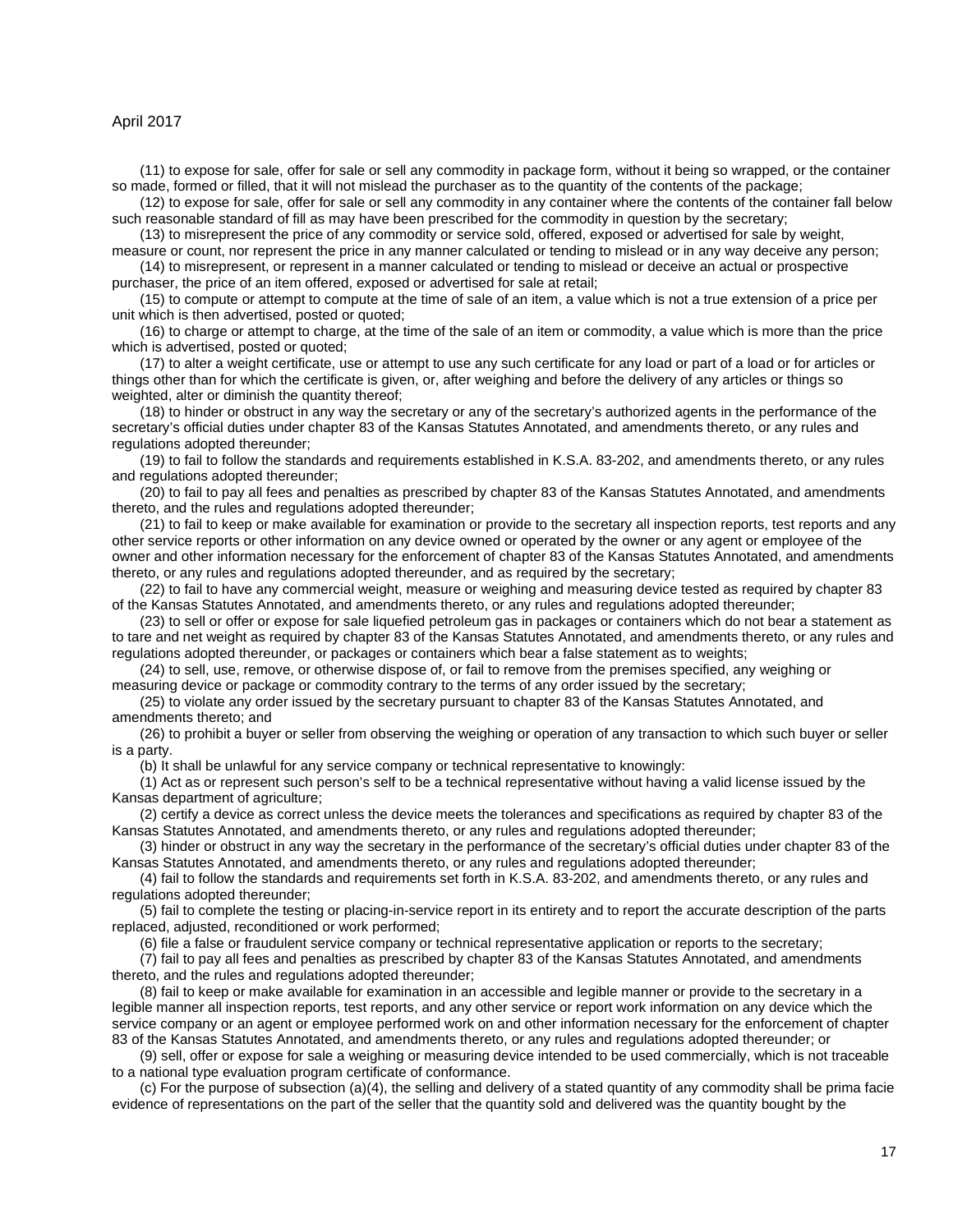purchaser.

(d) Violation of this section shall be deemed a deceptive act and practice as defined by K.S.A. 50-626, and amendments thereto. Violations of the provisions of K.S.A. 83-219, and amendments thereto, may be enforced by the secretary under the administrative provisions of chapter 83 of the Kansas Statutes Annotated, and amendments thereto, or by the attorney general or a county or district attorney under the Kansas consumer protection act.

**History:** L. 1985, ch. 345, § 19; L. 1986, ch. 398, § 2; L. 1994, ch. 83, § 4; L. 1996, ch. 146, § 24; L. 2001, ch. 175, § 5; L. 2004, ch. 101, § 185; July 1; L. 2016, ch. 101, § 6; July 1.

<span id="page-17-0"></span>**K.S.A. 83-220. Penalty for violations.** Any person violating any of the provisions of article 2 of chapter 83 of the Kansas Statutes Annotated, and amendments thereto, or violating any rules and regulations adopted thereunder shall be guilty of a class A, a nonperson misdemeanor.

**History:** L. 1985, ch. 345, § 20; L. 1996, ch. 146, § 25; Apr. 18.

<span id="page-17-1"></span>**K.S.A. 83-221. Dispensing devices and vehicle tanks; inspections, tests, certifications.** All inspections and tests to inspect, test and seal, certify or reject any dispensing device, as defined in K.S.A. 83-401, and amendments thereto, or the capacity of any vehicle tank used in the transportation of liquefied petroleum gas, motor-vehicle fuels or liquid fuels shall be made in compliance with the provisions of chapter 83 of the Kansas Statutes Annotated, and amendments thereto, and the rules and regulations promulgated thereunder.

**History:** L. 1985, ch. 345, § 21; L. 1988, ch. 397, § 8; L. 1989, ch. 163, § 9; L. 1996, ch. 146, § 26; L. 2007, ch. 180, § 3; July 1.

<span id="page-17-2"></span>**K.S.A. 83-222. Continuation of rules and regulations.** Except as otherwise provided in article 2 of chapter 83 of the Kansas Statutes Annotated, and amendments thereto, all rules and regulations adopted under the provisions of article 1 of chapter 83 of the Kansas Statutes Annotated in existence immediately prior to July 1, 1985, shall continue to be effective and shall be deemed to be the rules and regulations of the secretary of agriculture until revised, amended, repealed or nullified pursuant to law.

**History:** L. 1985, ch. 345, § 22; L. 1996, ch. 146, § 27; Apr. 18.

<span id="page-17-3"></span>**K.S.A. 83-223. Action for injunction authorized to restrain or prevent violations.** The secretary may bring action in the district court in the name of the state of Kansas for injunction or other process to restrain or prevent a violation of this act. **History:** L. 1985, ch. 345, § 23; July 1.

<span id="page-17-4"></span>**K.S.A. 83-224. Severability.** If any part or parts of this act are held to be invalid or unconstitutional by any court, it shall be conclusively presumed that the legislature would have enacted the remainder of this act without such invalid or unconstitutional part or parts.

**History:** L. 1985, ch. 345, § 24; July 1.

<span id="page-17-5"></span>**K.S.A. 83-225. Scale; authorized removal of rejection tag or other mark.** (a) A licensed service company shall be authorized to remove an official rejection tag or other mark placed on a scale by authority of the secretary for the purpose of testing or repairing any scale.

(b) After the test is conducted and necessary repairs are completed, the service company shall place the weighing and measuring device in service and shall notify the secretary of such within the time periods established by the secretary pursuant to rules and regulations adopted hereunder.

(c) When a scale cannot be repaired properly, the service company shall replace the rejection tag or other mark with a substitute rejection tag or other mark supplied by the department and shall notify the secretary within the time period as established by the secretary pursuant to rules and regulations adopted hereunder.

(d) This section shall apply to new and used scales.

(e) This section shall be supplemental to and part of the act appearing in article 2 of chapter 83 of Kansas Statutes Annotated. Administrative or civil penalties specified in K.S.A. 83-220, and amendments thereto, shall apply to violations of this section.

**History:** L. 1986, ch. 398, § 1; L. 1988, ch. 398, § 10; L. 1996, ch. 146, § 28; Apr. 18.

## <span id="page-17-6"></span>**Article 3. - SCALES**

**K.S.A. 83-301. Definitions.** As used in K.S.A. 83-301 through 83-325, and amendments thereto: (a) "Weighing and measuring device" means any scales, liquefied petroleum gas meter or vehicle tank meter used for commercial weighing or measuring of commodities;

(b) "person" means any individual, agent or employee of a service company, partnership, association, corporation or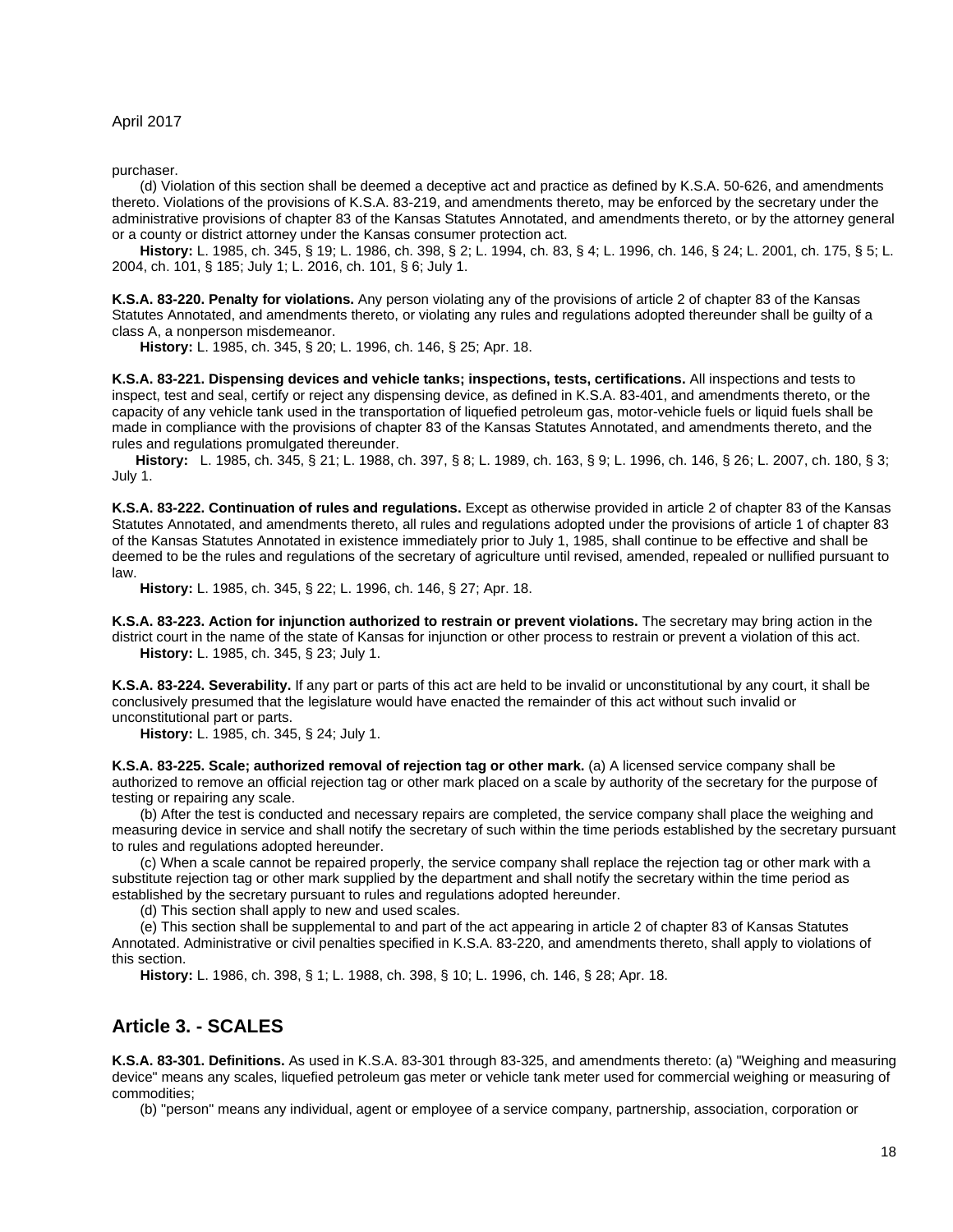governmental agency;

(c) "place of business" means any location from which a scale testing and service company, or one or more representatives or employees thereof, sell and perform services for the purpose of testing, repairing, adjusting or calibrating scales;

(d) "technical representative" means an individual who conducts any of the following: Installs, repairs, adjusts, calibrates or certifies the accuracy of, a weighing and measuring device;

(e) "secretary" means the secretary of agriculture or an authorized representative of the secretary;

(f) "service company" means a company which is in the business of any of the following: Installing, examining, calibrating, testing, repairing, adjusting weighing and measuring devices but such term does not include a technical representative unless the technical representative is the owner of such service company;

(g) "vehicle tank meter" means those meters mounted on vehicle tanks used for the measurement and delivery of petroleum products; and

(h) "liquefied petroleum gas" means commercial propane and such commercial butane as is used for heating fuel. **History:** L. 1985, ch. 343, § 1; L. 1988, ch. 398, § 1; L. 1990, ch. 364, § 7; L. 1996, ch. 146, § 29; L. 2004, ch. 4, § 1; July

1.

<span id="page-18-0"></span>**K.S.A. 83-302. Service company license required; application; fees; out-of-state places of business; technical representatives, licensure; continuing education seminars; weights tested by secretary; deposit of moneys.** (a) (1) Each person, other than an authorized representative of the secretary or an authorized representative of a city or county department of public inspection of weights and measures established pursuant to K.S.A. 83-210, and amendments thereto, desiring to operate and perform testing and other services as a company in Kansas shall apply to the secretary for a service company license, on a form to be supplied by the secretary, and shall obtain such license from the secretary before operating and performing testing or other services as a service company. Each service company shall obtain a license for each place of business maintained in Kansas and shall pay a license application fee of \$50,

(2) Beginning with the 2017 license year, the secretary may, by order, set the license application fee, not to exceed the maximum fee stated herein:

(A) Commencing July 1, 2017, the license application fee shall not exceed \$100.

(B) Commencing July 1, 2019, the license application fee shall not exceed \$110.

(C) Commencing July 1, 2021, the license application fee shall not exceed \$120.

(D) Commencing July 1, 2023, and thereafter, the license application fee shall not exceed \$130.

(3) Each service company license shall expire on June 30 following issuance, shall be void unless renewed prior to the expiration and shall not be transferable. The license renewal fee shall be equal to the license application fee as provided in this section for each place of business.

(b) If any service company maintains any out-of-state places of business which the company operates in serving Kansas patrons, the service company seeking to obtain or renew a license under this section shall list in the application such places of business and the firm names under which the company operates at each such place of business. If any out-of-state place of business is established by a service company after being licensed under this section, the licensee shall supply such information to the secretary before any work is performed in Kansas from such out-of-state location. Each nonresident service company shall designate a resident agent upon whom service of notice or process may be made to enforce the provisions of chapter 83 of the Kansas Statutes Annotated, and amendments thereto, or any liabilities arising from operations thereunder. Each nonresident service company which maintains no established place of business in Kansas shall obtain a license under this section for each out-of-state place of business and shall list on the application the firm name or names for each place of business from which the service company intends to operate.

(c) (1) Each technical representative shall be licensed annually by the secretary. Except as provided in paragraph

(2), each technical representative shall be required to attend continuing education seminars on an annual basis as required by rules and regulations adopted by the secretary and to pass a reasonable examination prescribed by the secretary each year prior to being licensed. Each technical representative's license shall expire on June 30 following the issuance of the license and shall be void unless renewed prior to the expiration.

(2) Beginning on July 1, 2017, each technical representative who has had 10 years of continuous licensure with no administrative enforcement action adjudicated against such technical representative during such 10- year period shall be eligible to obtain a three-year license. The secretary shall implement, by order, the fee for such three-year license, which shall be an amount not to exceed \$300. Each technical representative holding a three-year license shall be required to complete continuing education as described in subsection (c)(1) at a frequency not to exceed once per threeyear period. The secretary may promulgate rules and regulations to require any technical representative who has been adjudicated in violation of this act or any rules and regulations promulgated by the secretary, to seek renewal of a license on an annual basis and may establish criteria for reinstatement of eligibility for a three-year license.

(3) The department of agriculture is authorized to charge a fee to the attendees of continuing education seminars sponsored by the department. The amount of such fee shall be no more than is necessary to cover the expenses incurred by providing the seminar.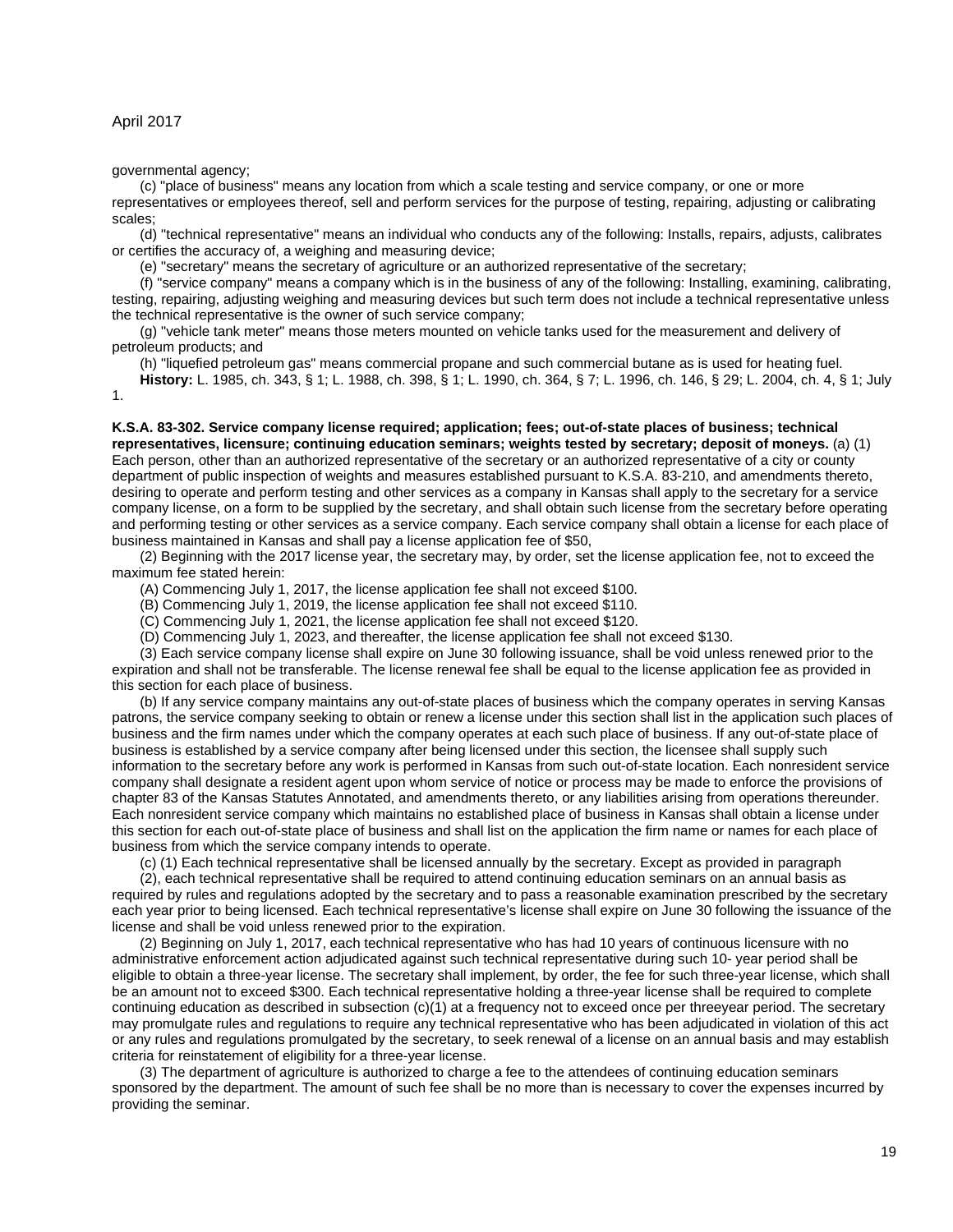(d) No service company license may be issued or renewed under this section until the applicant's weights or measures, or both have been tested for accuracy and sealed by the secretary. The secretary is authorized to accept a certification of the accuracy of the applicant's weights or measures issued by the national institute of standards and technology or by a weights and measures laboratory certified by the national institute of standards and technology in lieu of a test by the secretary, if such certificate shows that the weights or measures have been tested within the last 365 days preceding the license application.

(e) The secretary shall remit all moneys received under this section to the state treasurer in accordance with the provisions of K.S.A. 75-4215, and amendments thereto. Upon receipt of each such remittance, the state treasurer shall deposit the entire amount in the state treasury to the credit of the weights and measures fee fund.

**History:** L. 1985, ch. 343, § 2; L. 1988, ch. 398, § 2; L. 1990, ch. 365, § 3; L. 1992, ch. 175, § 5; L. 1996, ch. 146, § 30; L. 2001, ch. 5, § 483; L. 2002, ch. 181, § 25; L. 2004, ch. 85, § 20; L. 2004, ch. 180, § 16; July 1; L. 2016, ch. 101, § 7; July 1.

## <span id="page-19-0"></span>**K.S.A. 83-303. Rules and regulations of secretary of agriculture; access to private premises by secretary.** (a) The

secretary of agriculture may adopt, amend and revoke reasonable rules and regulations concerning:

(1) Standards of workmanship for technical representatives and service companies;

(2) requirements for contractual responsibilities and fulfillment of agreements by service companies;

(3) maintenance and furnishing of reports and information necessary for the secretary to carry out the provisions of chapter 83 of the Kansas Statutes Annotated, and amendments thereto or any rules and regulations adopted thereunder; and

(4) other matters necessary for the administration of the provisions of chapter 83 of the Kansas Statutes Annotated, and amendments thereto or any rules and regulations adopted thereunder.

(b) For purposes of inspection, the secretary may enter upon private premises during normal business hours so as to inspect a weights and measures device or to inspect the installation, or repair or service reports the owner of the device or the service company is required to keep pursuant to chapter 83 of the Kansas Statutes Annotated, and amendments thereto, or rules and regulations adopted thereunder or to perform any other lawful act as set out in chapter 83 of the Kansas Statutes Annotated, and amendments thereto, or rules and regulations adopted thereunder.

**History:** L. 1985, ch. 343, § 3; L. 1988, ch. 398, § 3; L. 1996, ch. 146, § 31; Apr. 18.

<span id="page-19-1"></span>**K.S.A. 83-304. Annual inspection required; scales not tested and approved, taken out of service; approval and seal of certain test weights or equipment; exemptions; report of results; withdrawal of inaccurate scale from use; notification of secretary; reports required to be kept by service companies; inspection of vapor meters.** (a) Except as provided by subsection (e), the owner or operator of a weighing and measuring device which is used commercially shall have such weighing and measuring device tested and inspected at least annually for accuracy. The test shall be conducted by either a licensed technical representative employed by a licensed service company or by an authorized representative of any city or county which has established a department of public inspection of weights and measures pursuant to K.S.A. 83-210, and amendments thereto, or by the secretary, which inspects such weighing and measuring device in accordance with rules and regulations adopted by the secretary. If upon inspection by the secretary or an authorized representative of the secretary, it is found that the weighing and measuring device has not been tested and inspected for accuracy and approved within the preceding 365 days, the secretary or the authorized representative of the secretary shall take the weighing and measuring device out of service pursuant to the provisions of K.S.A. 83-215, and amendments thereto. Except as provided further, the test weights or equipment used by the service company shall have been approved and sealed by the secretary pursuant to K.S.A. 83-214, and amendments thereto, within 365 days preceding the date of the tests. Test weights or equipment which has the nominal capacity of 250 pounds or greater, are housed in a grain elevator or similar structure and are used to test scales in grain elevators or similar facilities shall have been approved and sealed by the secretary pursuant to K.S.A. 83-214, and amendments thereto, within three calendar years preceding the date of the test. Except at the option of the city or county which has an established department of public inspection of weights and measures, tests and inspections shall be at the expense of the owner or operator of the weighing and measuring device. In any city or county which has a department of public inspection which inspects such weighing and measuring device, the test may be conducted by an authorized representative of the city or county weights and measures department. Farmers or ranchers who own and operate a weighing and measuring device used in private treaty transactions are exempt from the annual testing requirements. Volumetric provers which are stationary or which exceed the testing capacity of the state metrology lab due to engineering design or the capacity of the prover are exempt from the annual testing requirement.

(b) A service company or the city or county department of public inspection of weights and measures or an authorized representative of the secretary which conducts tests pursuant to this section shall, at the time of testing and inspection, promptly furnish to the owner or operator of the weighing and measuring device a report showing the results of the tests and inspection. The city or county department of public inspection of weights and measures and service company reports shall also be sent to the secretary, as required by rules and regulations adopted by the secretary. No report shall be furnished later than 10 days after the test or inspection of the device has occurred.

(c) Subject to the provisions of K.S.A. 83-215, and amendments thereto, the owner or operator of a weighing and measuring device which is found to be out of the tolerances or specifications required by chapter 83 of the Kansas Statutes Annotated, and amendments thereto or any rules and regulations adopted thereunder, at the time of testing shall withdraw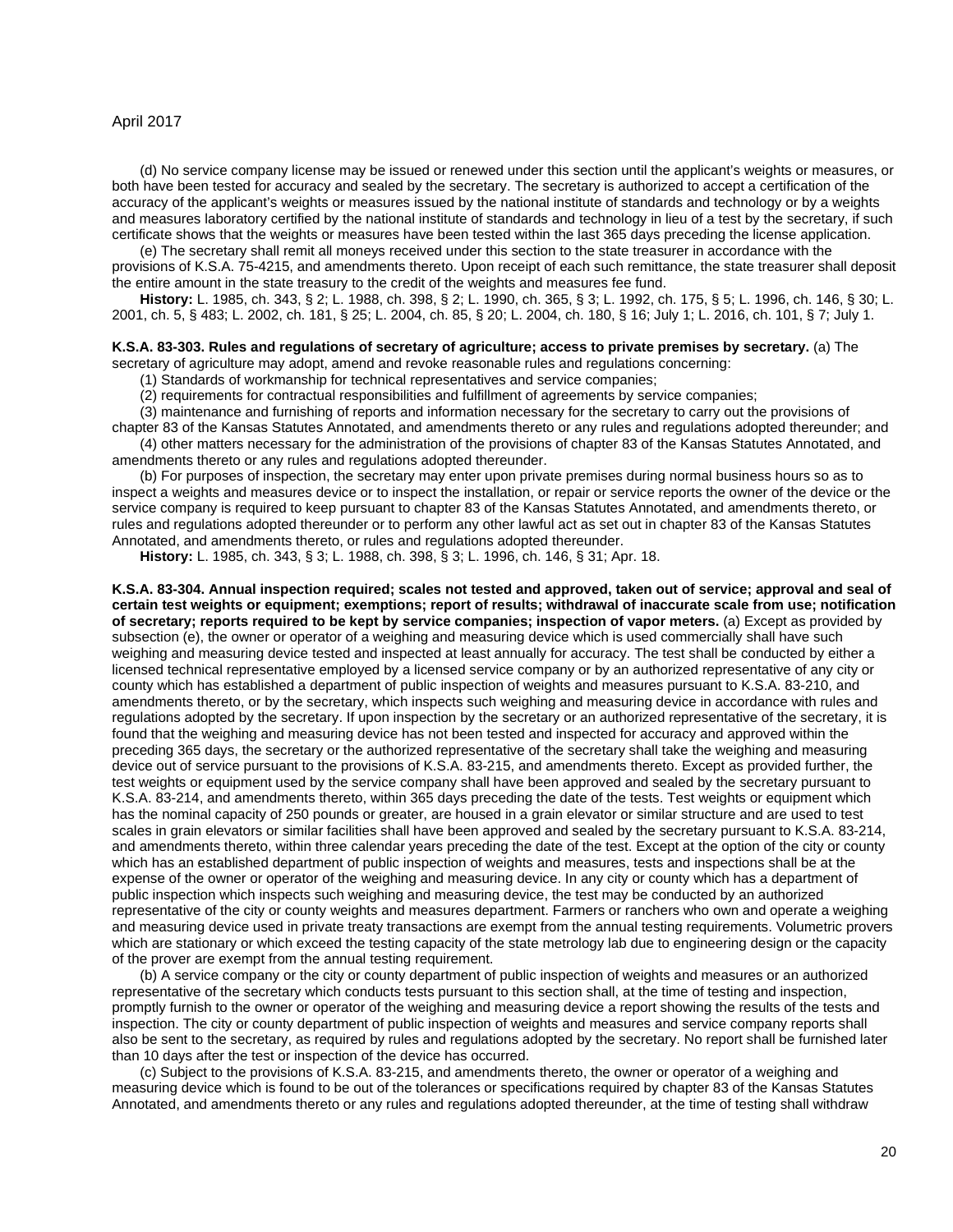immediately the weighing and measuring device from further use until the necessary corrections, adjustments or repairs are made and the weighing and measuring device is determined to be accurate by a service company or the city or county department of public inspection of weights and measures or an authorized representative of the secretary. Weighing and measuring devices which have been repaired or serviced shall meet the tolerances and specifications established in chapter 83 of the Kansas Statutes Annotated, and amendments thereto, and those rules and regulations adopted by the secretary prior to being placed or returned to service. The service company or the city or county department of public inspection of weights and measures shall notify the secretary of any weighing and measuring devices which are found not to comply with such tolerances and specifications and are thus inaccurate and cannot be adjusted, repaired or serviced so as to comply with the standards and tolerances established in chapter 83 of the Kansas Statutes Annotated, and amendments thereto. Such notification shall be as required by the secretary, pursuant to rules and regulations. Such notification shall be furnished to the department no later than 10 days after the service company or city or county department of public inspection of weights and measures has found the weighing and measuring device to be in noncompliance with the tolerance and specifications required for such weighing and measuring device. A copy of the report prepared by the service company or city or county department of public inspection of weights and measures or the secretary showing the results of the weighing and measuring device test and the work done to correct any deficiencies shall be filed with the secretary by the service company.

(d) Each service company shall be required to keep at such company's corporate headquarters or at such company's resident agent's office a copy of all reports regarding the installation, repair, calibration and other work the service company or the technical representatives employed by the service company performed on the commercial weighing and measuring devices. Such reports shall be legible and maintained in an accessible manner and for a period of time as established by the secretary pursuant to rules and regulations. The owner or operator of a weighing and measuring device shall also be required to retain copies of all reports regarding the installation, repair or adjustment or any of the aforementioned done to the weighing and measuring device at the site where the measuring and weighing device is used. Such reports shall be legible and maintained in an accessible manner and for a period of time as established by the secretary pursuant to rules and regulations.

(e) The secretary may adopt rules and regulations providing for inspection of vapor meters at intervals less frequently than annually if the secretary determines that annual inspections are not necessary to protect the public interest. In adopting any such rules and regulations, the secretary shall take into consideration the standard for inspections of vapor meters adopted by the national institute of standards and technology of the United States department of commerce.

**History:** L. 1985, ch. 343, § 4; L. 1988, ch. 398, § 4; L. 1990, ch. 365, § 1; L. 1992, ch. 175, § 6; L. 1994, ch. 83, § 5; L. 1996, ch. 146, § 32; L. 1997, ch. 89, § 1; L. 2000, ch. 38, § 1; L. 2001, ch. 175, § 6; July 1.

<span id="page-20-0"></span>**K.S.A. 83-305. Test of scale for accuracy by secretary, when.** When the secretary has been notified by a licensed service company, by an authorized representative of the secretary or by a city or county department of public inspection of weights and measures established pursuant to K.S.A. 83-210, and amendments thereto, that a weighing and measuring device does not comply with tolerances and specifications adopted by the secretary, by rule and regulation, then the secretary may test the weighing and measuring device for accuracy after repairs have been made.

**History:** L. 1985, ch. 343, § 5; L. 1988, ch. 398, § 5; L. 1990, ch. 365, § 4; L. 1996, ch. 146, § 33; Apr. 18.

<span id="page-20-1"></span>**K.S.A. 83-307. Railroad track scales exempt from act.** Chapter 83 of the Kansas Statutes Annotated, and amendments thereto, does not apply to a railway track scale used exclusively for the weighing of commodities on railroad vehicles. **History:** L. 1985, ch. 343, § 7; L. 1996, ch. 146, § 34; Apr. 18.

<span id="page-20-2"></span>**K.S.A. 83-308. Grounds for revocation of, suspension of, failure to renew or failure to issue a license.** At any time after notice and opportunity for a hearing are given accordance with the provisions of the Kansas administrative procedure act, the secretary may revoke, suspend, decline to renew or decline to issue a service company license or technical representative's license, when the service company or technical representative: (a) Has refused to provide the secretary with reasonably complete and accurate information regarding methods used, materials used or work performed as required by the secretary;

(b) has failed to comply with any provision or requirement of chapter 83 of the Kansas Statutes Annotated, and amendments thereto or any rules and regulations adopted thereunder;

(c) has failed to perform work in a manner consistent with the standards set forth in chapter 83 of the Kansas Statutes Annotated, and amendments thereto, or any rules and regulations adopted thereunder; or

(d) has committed an unlawful act as established in K.S.A. 83-219, and amendments thereto.

**History:** L. 1985, ch. 343, § 8; L. 1988, ch. 398, § 7; L. 1990, ch. 366, § 1; L. 1996, ch. 146, § 35; L. 2010, ch. 60, § 11; July 1.

<span id="page-20-3"></span>**K.S.A. 83-311. Penalty for violations.** Any person violating or failing to comply with any of the provisions of K.S.A. 83-301 through 83-311 and K.S.A. 83-321 through 83-325, and amendments thereto, or violating or failing to comply with any authorized rules and regulations of the secretary adopted thereunder, shall be deemed guilty of a class A nonperson misdemeanor. Each separate violation shall be a separate misdemeanor.

**History:** L. 1985, ch. 343, § 11; L. 1996, ch. 146, § 36; Apr. 18.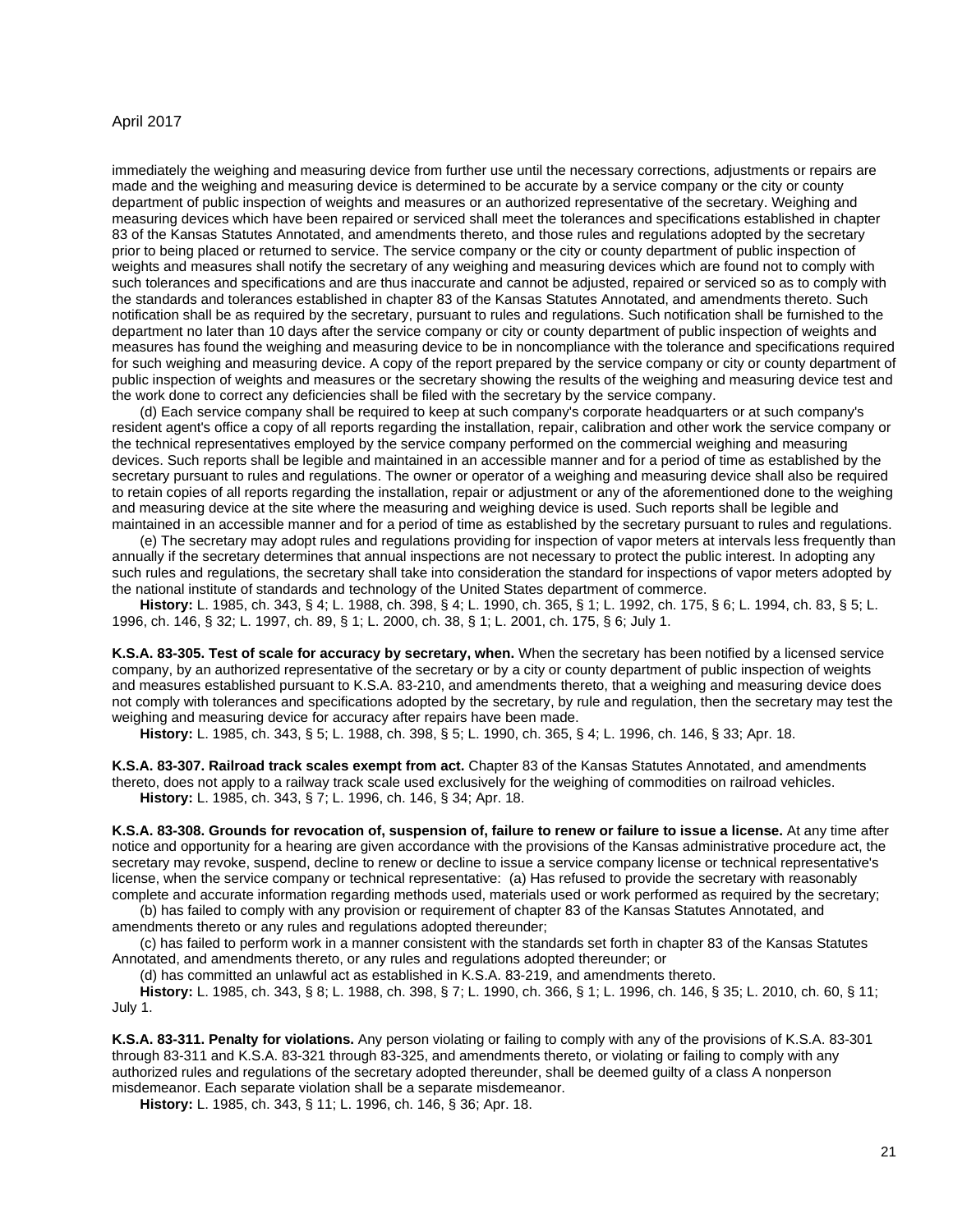<span id="page-21-0"></span>**K.S.A. 83-321. Jurisdiction of secretary of agriculture over scales and measuring devices; transfer of powers, duties and functions.** (a) All of the powers, duties and functions of the director of the Kansas state grain inspection department with regard to the Kansas grain inspection laws pertaining to the actual inspection of the scales and other weighing and measuring devices specified in chapter 34 of Kansas Statutes Annotated, and amendments thereto, are hereby transferred to and conferred and imposed upon the secretary of agriculture.

(b) The secretary of agriculture shall be the successor in every way to the powers, duties and functions of the director of the Kansas state grain inspection department with regard to the Kansas grain inspection laws pertaining to the actual inspection of the scales and other weighing and measuring devices specified in chapter 34 of Kansas Statutes Annotated, and amendments thereto, and shall be deemed the orders and directives of the secretary of agriculture until revised, amended or nullified pursuant to law.

(c) The secretary of agriculture shall succeed to whatever right, title or interest the director of the Kansas state grain inspection department, with regard to the Kansas grain inspection laws pertaining to the actual inspection of the scales and other weighing and measuring devices specified in chapter 34 of Kansas Statutes Annotated, and amendments thereto, in which the same were vested prior to the effective date of this act. Every act performed in the exercise of such powers, duties and functions by or under the authority of the secretary of agriculture shall be deemed to have the same force and effect as if performed by the director of the Kansas grain inspection department with regard to the Kansas grain inspection laws pertaining to the actual inspection of the scales and other weighing and measuring devices specified in chapter 34 of Kansas Statutes Annotated, and amendments thereto, in which such powers, duties and functions were vested prior to the effective date of this order.

(d) Whenever the director of the Kansas grain inspection department, or words of like effect, with regard to the Kansas grain inspection laws pertaining to the actual inspection of the scales and other weighing and measuring devices specified in chapter 34 of Kansas Statutes Annotated, and amendments thereto, is referred to or designated by a statute, contract or other document, such reference or designation shall be deemed to apply to the secretary of agriculture.

(e) All rules and regulations of the director of the Kansas grain inspection department with regard to the Kansas grain inspection laws pertaining to the actual inspection of the scales and other weighing and measuring devices specified in chapter 34 of Kansas Statutes Annotated, and amendments thereto, in existence on the effective date of this act shall continue to be effective and shall be deemed to be duly adopted rules and regulations of the secretary of agriculture until revised, amended, revoked or nullified pursuant to law.

(f) All orders and directives of the director of the Kansas grain inspection department with regard to the Kansas grain inspection laws pertaining to the actual inspection of the scales and other weighing and measuring devices specified in chapter 34 of Kansas Statutes Annotated, and amendments thereto, in existence on the effective date of this act shall continue to be effective and shall be deemed the orders and directives of the secretary of agriculture until revised, amended or nullified pursuant to law.

(g) The secretary of agriculture shall succeed to whatever right, title or interest the director of the Kansas grain inspection department, with regard to the Kansas grain inspection laws pertaining to the actual inspection of the scales and other weighing and measuring devices specified in chapter 34 of Kansas Statutes Annotated, and amendments thereto, has acquired in any real or personal property in this state, and the secretary shall hold the same for and in the name of the state of Kansas.

(h) On and after the effective date of this act, whenever any statute, contract, deed or other document concerns the power or authority of the director of the Kansas state grain inspection department with regard to the Kansas grain inspection laws pertaining to the actual inspection of the scales and other weighing and measuring devices specified in chapter 34 of Kansas Statutes Annotated, and amendments thereto, to acquire, hold or dispose of real or personal property or any interest therein, the secretary of agriculture shall succeed to such power or authority.

**History:** L. 1990, ch. 364, § 8; L. 1996, ch. 146, § 37; Apr. 18.

<span id="page-21-1"></span>**K.S.A. 83-322. Same; transfer of officers and employees; retention of benefits and rights; service deemed continuous.**  On the effective date of this act, officers and employees who immediately prior to such date, were engaged in the performance of powers, duties or functions of the Kansas grain inspection laws pertaining to the actual inspection of the scales and other weighing and measuring devices specified in chapter 34 of Kansas Statutes Annotated, and amendments thereto, and who in the opinion of the secretary of agriculture, are necessary to perform the powers, duties and functions of the Kansas grain inspection laws pertaining to the actual inspection of the scales and other weighing and measuring devices specified in chapter 34 of Kansas Statutes Annotated, and amendments thereto, shall be transferred to and shall become officers and employees of the state department of agriculture. Any such officer or employee shall retain all retirement benefits and all rights of civil service which had accrued to or vested in such officer or employee prior to the effective date of this act. The service of each such officer and employee so transferred shall be deemed to have been continuous.

**History:** L. 1990, ch. 364, § 9; L. 1996, ch. 146, § 38; Apr. 18.

<span id="page-21-2"></span>**K.S.A. 83-323. Same; resolution of conflicts by governor; succession to property and records.** (a) When any conflict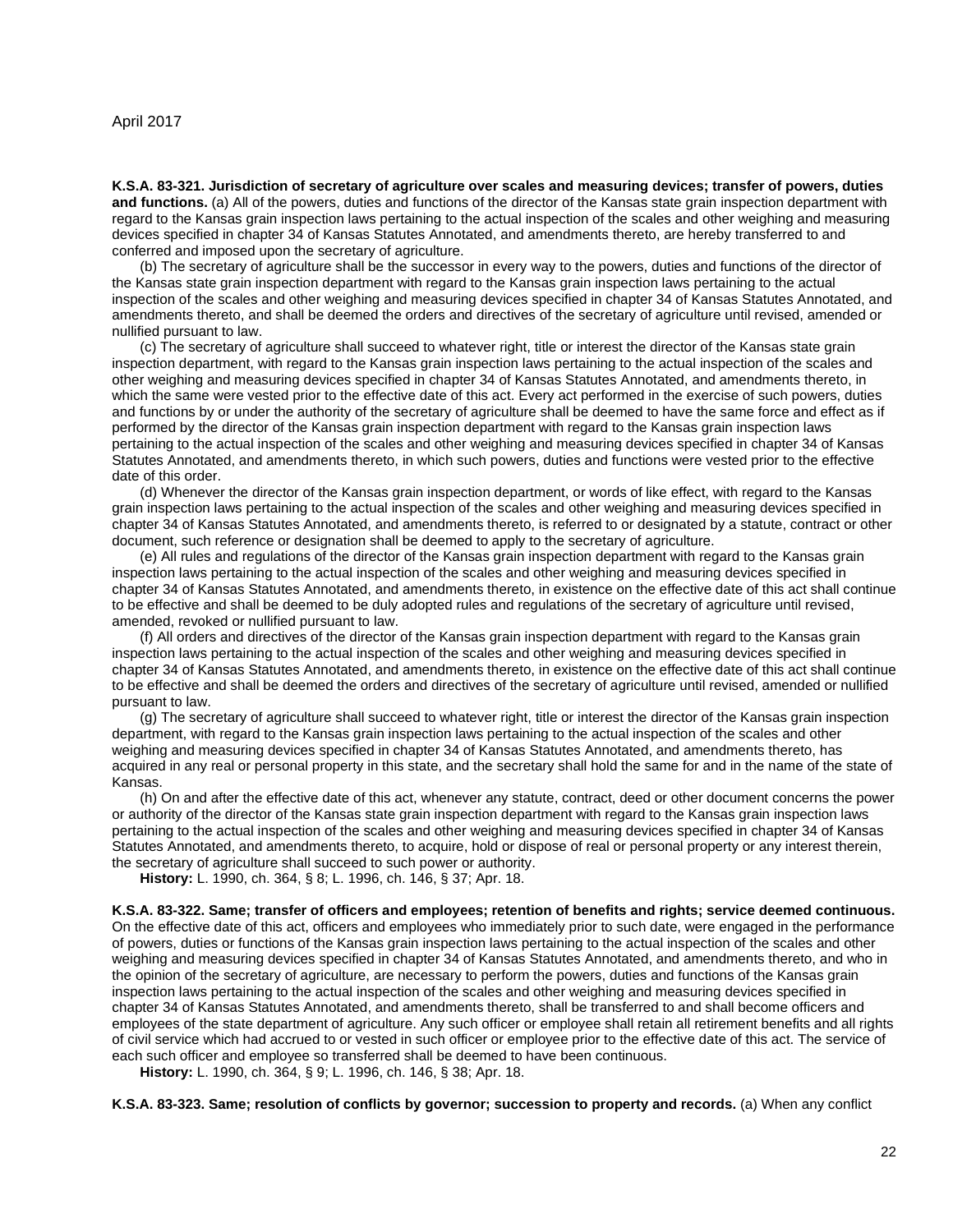arises as to the disposition of any property, power, duty or function, or the unexpended balance of any appropriation, as a result of any abolition, transfer, attachment or change made by or under authority of this act, such conflict shall be resolved by the governor whose decision shall be final.

(b) The state department of agriculture shall succeed to all property rights and records which were used for or pertain to the performance of the powers, duties and functions transferred to the secretary of agriculture. Any conflict as to the proper disposition of property or records arising under this section and resulting from the transfer, attachment or all or part of the powers, duties and functions of the director of the Kansas state grain inspection department shall be determined by the governor whose decision shall be final.

**History:** L. 1990, ch. 364, § 10; L. 1996, ch. 146, § 39; Apr. 18.

<span id="page-22-0"></span>**K.S.A. 83-324. Same; civil and criminal actions saved.** (a) No suit, action or other proceeding, judicial or administrative, lawfully commenced, or which could have been commenced by or against the director of the Kansas state grain inspection department with regard to the Kansas grain inspection laws or by or against any officer of the state in such officer's official capacity or in relation to the discharge of such officer's official duties shall abate by reason of the transfers effected under the provisions of this act. The court may allow any such suit, action or other proceeding to be maintained by or against the secretary of agriculture or any officer affected.

(b) No criminal action commenced or which could have been commenced by the state shall abate by the taking effect of this act.

**History:** L. 1990, ch. 364, § 11; L. 1996, ch. 146, § 40; Apr. 18.

<span id="page-22-1"></span>**K.S.A. 83-325. Same; transfer of appropriations; assumption of liability for compensation of transferred officers and employees.** (a) On the effective date of this act, the balance of all funds appropriated and reappropriated to the director of the Kansas state grain inspection department, the actual inspection of scales and other weighing and measuring devices with regard to the Kansas grain inspection laws is hereby transferred to the state department of agriculture and shall be used only for the purpose for which the appropriation was originally made.

(b) On the effective date of this act, the liability for all accrued compensation or salaries of officers and employees who, immediately prior to such date were engaged in the performance of powers, duties or functions of any state agency or officer transferred by this act, or which becomes a part of the state department of agriculture or the powers, duties and functions of which are transferred to the secretary of agriculture, shall be assumed and paid by the state department of agriculture.

**History:** L. 1990, ch. 364, § 12; L. 1996, ch. 146, § 41; Apr. 18.

<span id="page-22-2"></span>**K.S.A. 83-326. Severability clause.** If any part of this act are [is] held to be invalid or unconstitutional by any court, it shall be conclusively presumed that the legislature would have enacted the remainder of this act without such invalid or unconstitutional part or parts.

**History:** L. 1996, ch. 146, § 42; Apr. 18.

#### <span id="page-22-3"></span>**Article 4. - DISPENSING DEVICES**

<span id="page-22-4"></span>**K.S.A. 83-401. Definitions.** As used in K.S.A. 83-401 et seq. and 83-501 et seq., and amendments thereto:

(a) "Dispensing device" means a motor-vehicle fuel or liquid fuel dispensing pump, meter or other similar measuring device and shall include any device which dispenses refined or blended gasoline or diesel fuel product. This definition shall not include liquefied petroleum meters;

(b) "person" means any individual, agent, technical representative, partnership, association, corporation or governmental agency but does not include the secretary;

(c) "secretary" means the secretary of agriculture, the secretary's authorized representative or the secretary's authorized inspector;

(d) "place of business" means any location from which a testing service, or one or more representatives or employees thereof, sell and perform services for the purpose of testing, repairing, adjusting, measuring or calibrating dispensing devices;

(e) "technical representative" means an individual who is responsible for the proper installation, repair, adjustment or calibration and certification of the accuracy of such dispensing devices; and

(f) "service company" means a company which is in the business of examining, calibrating, testing, repairing and adjusting of dispensing devices but such term does not include a technical representative unless the technical representative is the owner of such service company.

**History:** L. 1985, ch. 344, § 1; L. 1988, ch. 397, § 1; L. 1989, ch. 163, § 10; L. 1996, ch. 105, § 16; L. 2007, ch. 180, § 4; July 1.

<span id="page-22-5"></span>**K.S.A. 83-402. Dispensing devices; service company license required; application; fees; technical representative license; continuing education seminars; weights and measures tested for accuracy; deposit of moneys.** a) (1) Each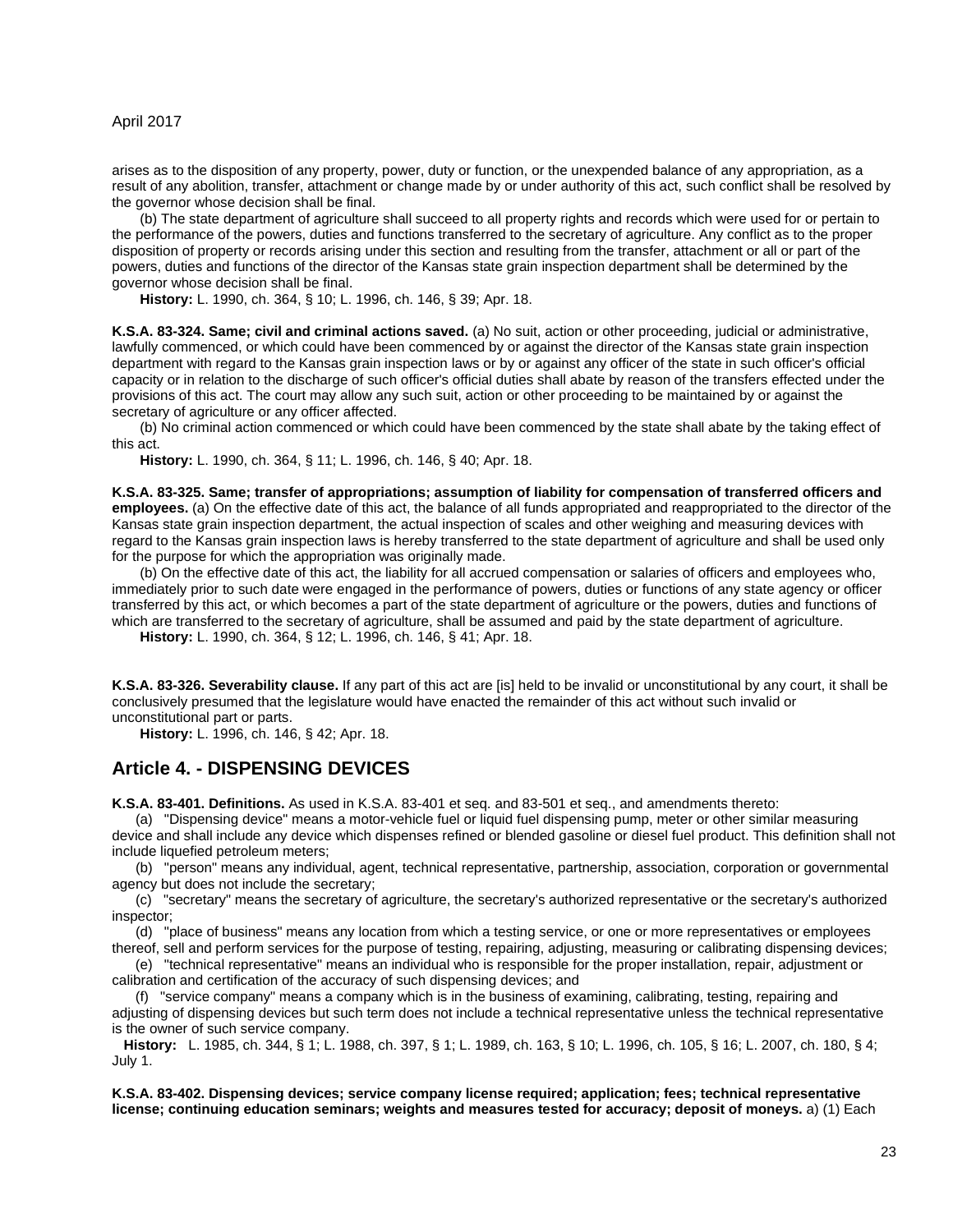person, other than an authorized representative of the secretary or an authorized representative of a city or county department of public inspection of weights and measures established pursuant to K.S.A. 83-210, and amendments thereto, desiring to operate and perform testing and other services as a service company in Kansas shall apply to the secretary for a service company license, on a form to be supplied by the secretary, and shall obtain such license from the secretary before operating and performing testing or other services as a service company. Each service company shall obtain a license for each place of business maintained in Kansas and shall pay a license application fee of \$50.

(2) Beginning with the 2017 license year, the secretary may, by order, set the license application fee, not to exceed the maximum fee stated herein:

(A) Commencing July 1, 2017, the license application fee shall not exceed \$100.

(B) Commencing July 1, 2019, the license application fee shall not exceed \$110.

(C) Commencing July 1, 2021, the license application fee shall not exceed \$120.

(D) Commencing July 1, 2023, and thereafter, the license application fee shall not exceed \$130.

(3) Each service company license shall expire on June 30 following issuance, shall be void unless renewed prior to the expiration and shall not be transferable. The license renewal fee shall be equal to the license application fee as provided in this section for each place of business.

(b) If any service company maintains any out-of-state places of business which the service company operates in serving Kansas patrons, the service company seeking to obtain or renew a license under this section shall list in the application such places of business and the firm names under which the service company operates at each such place of business. If any outof-state place of business is established by a service company after being licensed under this section, the licensee shall supply such information to the secretary before any work is performed in Kansas from such out-of-state location. Each nonresident service company shall designate a resident agent upon whom service of notice or process may be made to enforce the provisions of chapter 83 of the Kansas Statutes Annotated, and amendments thereto, or any liabilities arising from operations thereunder. Each nonresident service company which maintains no established place of business in Kansas shall obtain a license under this section for each out-of-state place of business and shall list on the application the firm name or names for each place of business from which the service company intends to operate.

(c) (1) Each technical representative shall be licensed annually by the secretary. Except as provided in paragraph (2), each technical representative shall be required to attend continuing education seminars on an annual basis as required by rules and regulations adopted by the secretary and to pass a reasonable examination prescribed by the secretary each year prior to being licensed. Each technical representative's license shall expire on June 30 following the issuance of the license and shall be void unless renewed prior to the expiration.

(2) Beginning on July 1, 2017, each technical representative who has had 10 years of continuous licensure with no administrative enforcement action adjudicated against such technical representative during such 10- year period shall be eligible to obtain a three-year license. The secretary shall implement, by order, the fee for such three-year license, which shall be an amount not to exceed \$300. Each technical representative holding a three-year license shall be required to complete continuing education as described in subsection (c)(1) at a frequency not to exceed once per three-year period. The secretary may promulgate rules and regulations to require any technical representative who has been adjudicated in violation of this act or any rules and regulations promulgated by the secretary, to seek renewal of a license on an annual basis and may establish criteria for reinstatement of eligibility for a three-year license.

(3) The Kansas department of agriculture is authorized to charge a fee to the attendees of continuing education seminars sponsored by the department. The amount of such fee shall be no more than is necessary to cover the expenses incurred by providing the seminar.

(d) No service company license may be issued or renewed under this section until the applicant's weights or measures, or both, have been tested for accuracy and sealed by the secretary. The secretary is authorized to accept a certification of the accuracy of the applicant's weights or measures issued by the national institute of standards and technology, or by a weights and measures laboratory certified by the national institute of standards and technology in lieu of a test by the secretary, if such certificate shows that the weights or measures, or both, have been tested within the last 365 days preceding the license application.

(e) The secretary shall remit all moneys received under this section to the state treasurer in accordance with the provisions of K.S.A. 75-4215, and amendments thereto. Upon receipt of each such remittance, the state treasurer shall deposit the entire amount in the state treasury to the credit of the weights and measures fee fund.

**History:** L. 1985, ch. 344, § 2; L. 1988, ch. 397, § 2; L. 1990, ch. 365, § 6; L. 1992, ch. 175, § 7; L. 1996, ch. 105, § 17; L. 2001, ch. 5, § 484; L. 2002, ch. 181, § 26; L. 2004, ch. 85, § 21; L. 2004, ch. 180, § 17; July 1; L. 2017, ch. 27, § 1; April 20.

<span id="page-23-0"></span>**K.S.A. 83-403. Same; rules and regulations of secretary of agriculture; access to private premises by state sealer.** (a) The secretary of agriculture with the recommendation of the state sealer may adopt, amend and revoke reasonable rules and regulations concerning:

(1) Standards of workmanship for testing services;

(2) requirements for contractual responsibilities and fulfillment of agreements by testing services;

(3) furnishing of reports and information necessary for the state sealer to carry out the provisions of K.S.A. 83-401 to 83-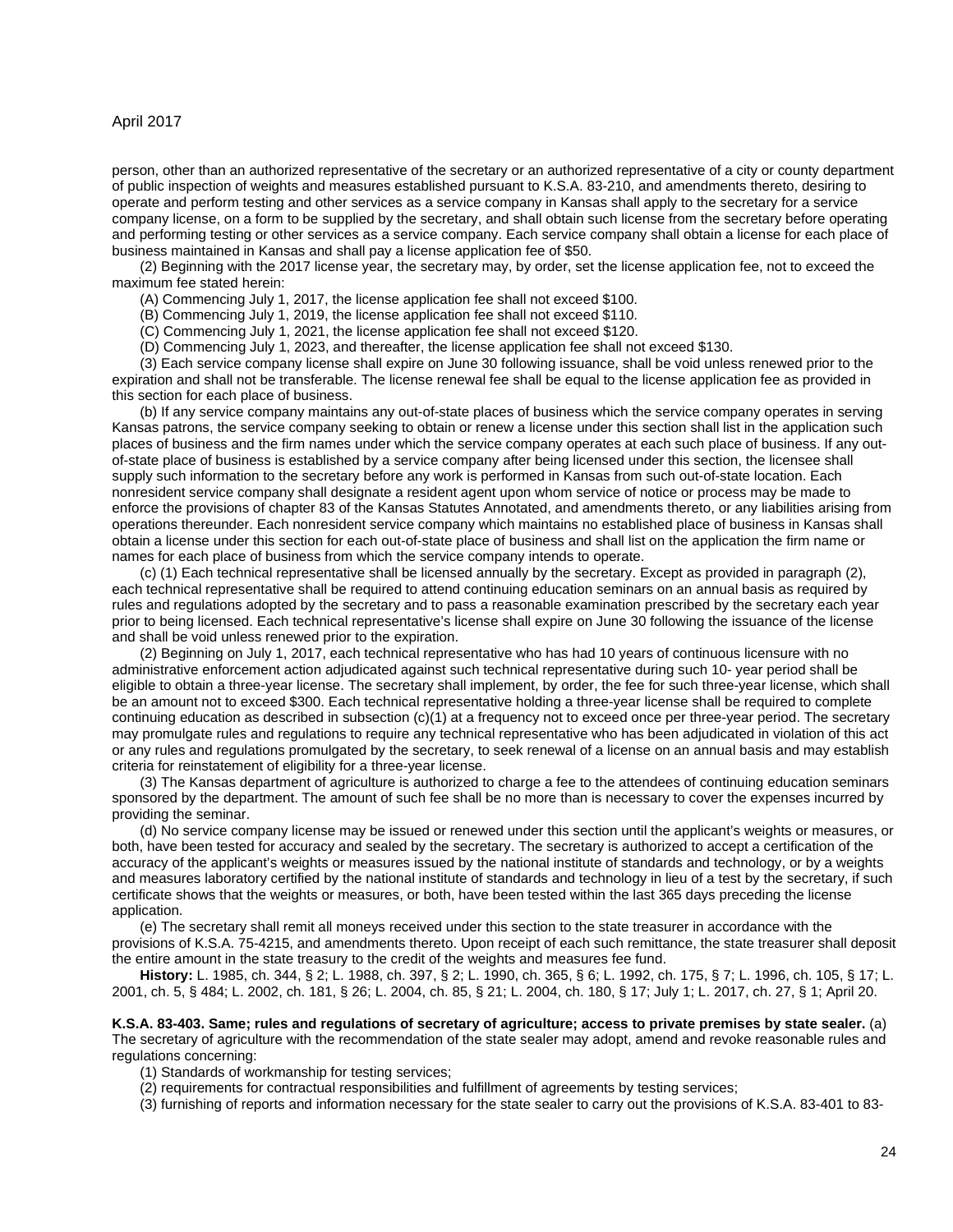410, inclusive, and amendments thereto; and

(4) other matters necessary for the administration of the provisions of K.S.A. 83-401 to 83-410, inclusive.

(b) For purposes of inspection, the state sealer or authorized representatives of the state sealer may enter upon private premises with consent of the occupant.

**History:** L. 1985, ch. 344, § 3; L. 2004, ch. 101, § 154; July 1.

<span id="page-24-0"></span>**K.S.A. 83-404. Inspection required; dispensing device not tested and approved taken out of service; exemptions; report of results; withdrawal of inaccurate dispensing device from use; notification of secretary; reports required to be kept by service companies.** (a) The owner or operator of a dispensing device which is used for commercial purposes shall have such device tested and inspected at least once within every 18-month period. The test shall be conducted by either an authorized representative of any city or county which has established a department of public inspection of weights and measures pursuant to K.S.A. 83-210, and amendments thereto, or by the secretary, which inspects such dispensing devices in accordance with rules and regulations adopted by the secretary. If upon inspection by the secretary, it is found that the dispensing device has not been tested and inspected for accuracy and approved within the preceding 18 months, the secretary shall take the dispensing device out of service pursuant to the provisions of K.S.A. 83-215, and amendments thereto. The test weights and measures used by the service company shall have been approved and sealed by the secretary pursuant to K.S.A. 83-214, and amendments thereto, every 365 days. Except at the option of the city or county which has an established department of public inspection of weights and measures, annual tests and inspections shall be at the expense of the owner or operator. In any city or county which has a department of public inspection of weights and measures which annually inspects such dispensing devices, the tests may be conducted by an authorized representative of such city or county weights and measures department. Farmers or ranchers who own and operate a dispensing device used in private treaty transactions are exempt from the annual testing requirements.

(b) The city or county department of public inspection of weights and measures or the secretary which conducts tests pursuant to this section, at the time of testing and inspection, shall promptly furnish to the owner or operator a report showing the results of the tests and inspection. Such reports shall also be sent to the secretary, as required by rules and regulations adopted by the secretary, however, no report shall be furnished later than 10 days after the test or inspection of such device has occurred.

(c) Subject to the provisions of K.S.A. 83-215, and amendments thereto, the owner and operator of a dispensing device which is found to be inaccurate at the time of testing shall withdraw immediately the device from further use until the necessary corrections, adjustments or repairs are made and the device is determined to be accurate by a service company or the city or county weights and measures department or an authorized representative of the secretary. The devices which have been repaired or serviced shall meet the tolerances and specifications adopted by the secretary by rules and regulations. The service company or the city or county shall notify the secretary of any devices which are found not to comply with such tolerances and specifications and those which are not able to be serviced or repaired so as to comply with such tolerances and specifications. The service company shall report to the secretary within the time frames and in a manner established in rules and regulations adopted by the secretary of any dispensing device which has been installed, repaired, calibrated or fails to comply with the required tolerances and specifications.

(d) Each service company shall be required to keep at such company's corporate headquarters or at such company's resident agent's office a copy of all reports regarding the installation, repair, calibration and other work the service company or the technical representatives employed by the service company performed on the commercial dispensing devices. Such reports shall be legible and maintained in an accessible manner and for a period of time as established by the secretary pursuant to rules and regulations. The owner or operator of a dispensing device shall also be required to retain copies of all reports regarding installation, repair or adjustment or any of the aforementioned done to the dispensing device at the site where the dispensing device is used. Such reports shall be legible and maintained in an accessible manner and for a period of time as established by the secretary pursuant to rules and regulations.

**History:** L. 1985, ch. 344, § 4; L. 1988, ch. 397, § 3; L. 1989, ch. 163, § 19; L. 1990, ch. 365, § 2; L. 1992, ch. 175, § 8; L. 1994, ch. 83, § 6; L. 1996, ch. 105, § 18; L. 2001, ch. 175, § 7; July 1.

<span id="page-24-1"></span>**K.S.A. 83-405. Test of dispensing device for accuracy by secretary, when.** When the secretary is notified by a licensed service company, an authorized representative of the secretary or by a city or county department of public inspection of weights and measures established pursuant to K.S.A. 83-210, and amendments thereto, that a dispensing device does not comply with tolerances and specifications adopted by the secretary, by rules and regulations, the secretary may test for accuracy after repairs have been made.

**History:** L. 1985, ch. 344, § 5; L. 1988, ch. 397, § 4; L. 1989, ch. 163, § 20; L. 1990, ch. 365, § 7; L. 1996, ch. 105, § 19; July 1.

<span id="page-24-2"></span>**K.S.A. 83-407. Grounds for revocation of, suspension of, failure to renew or failure to issue a license.** At any time after notice and opportunity for a hearing are given in accordance with the provisions of the Kansas administrative procedure act, the secretary may revoke, suspend, decline to renew or decline to issue a service company license or a technical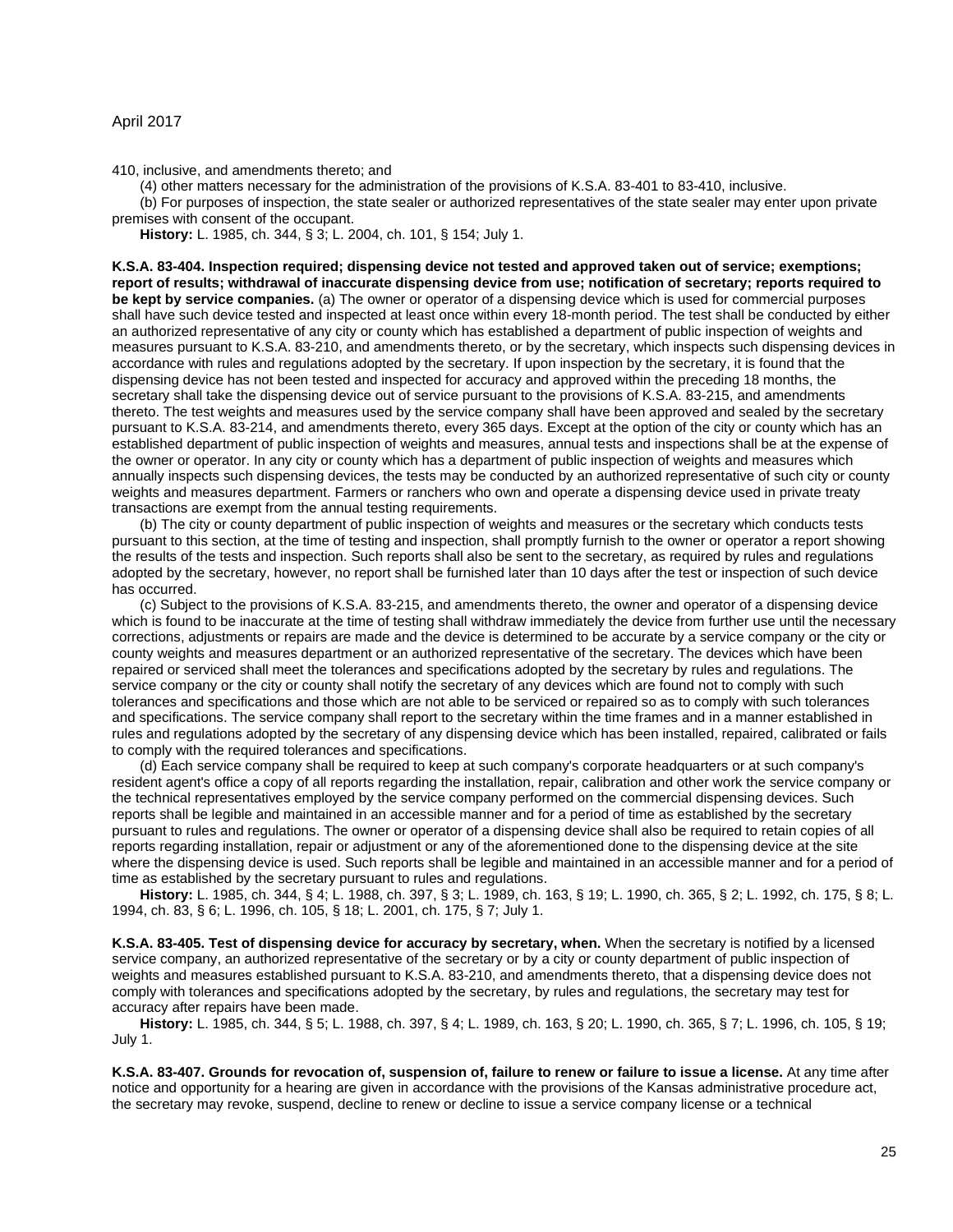representative's license, when the service company or technical representative: (a) Has refused to provide the secretary with reasonably complete and accurate information regarding methods used, materials used or work performed;

(b) has failed to comply with any provision or requirement of chapter 83 of the Kansas Statutes Annotated, and amendments thereto, or any rules and regulations adopted thereunder;

(c) has failed to perform work in a manner consistent with the standards set forth in chapter 83 of the Kansas Statutes Annotated, and amendments thereto, or any rules and regulations adopted thereunder; or

(d) has committed an unlawful act pursuant to K.S.A. 83-219, and amendments thereto, or any rules and regulations adopted thereunder.

**History:** L. 1985, ch. 344, § 7; L. 1988, ch. 397, § 6; L. 1990, ch. 366, § 2; L. 1996, ch. 105, § 20; L. 2010, ch. 60, § 12; July 1.

<span id="page-25-0"></span>**K.S.A. 83-409. Unlawful acts.** It is unlawful for any person, other than the secretary or an authorized representative of a city or county department of public inspection of weights and measures established pursuant to K.S.A. 83-210, and amendments thereto, to:

(a) Commit any unlawful act pursuant to K.S.A. 83-219, and amendments thereto; or

(b) violate any of the provisions of chapter 83 of the Kansas Statutes Annotated, and amendments thereto, or any rules and regulations adopted thereunder.

**History:** L. 1985, ch. 344, § 9; L. 1988, ch. 397, § 7; L. 1989, ch. 163, § 11; L. 1990, ch. 365, § 8; L. 1996, ch. 105, § 21; July 1.

<span id="page-25-1"></span>**K.S.A. 83-410. Penalty for violations.** Any person violating or failing to comply with any of the provisions of K.S.A. 83-401 through 83-410, and amendments thereto, or violating or failing to comply with any authorized rules and regulations of the secretary adopted thereunder, shall be deemed guilty of a class A, nonperson misdemeanor. Each separate violation shall be a separate misdemeanor.

**History:** L. 1985, ch. 344, § 10; L. 1996, ch. 105, § 22; July 1.

<span id="page-25-2"></span>**K.S.A. 83-411. Severability clause.** If any part of this act are [is] held to be invalid or unconstitutional by any court, it shall be conclusively presumed that the legislature would have enacted the remainder of this act without such invalid or unconstitutional part or parts.

**History:** L. 1996, ch. 105, § 23; July 1.

## <span id="page-25-3"></span>**Article 5. - CIVIL PENALTIES**

<span id="page-25-4"></span>**K.S.A. 83-501. Civil penalties for violation of chapter 83.** (a) In addition to any other penalty provided by law, any person who violates any provision of chapter 83 of the Kansas Statutes Annotated, and amendments thereto, or any rules and regulations adopted thereunder, may incur a civil penalty imposed under subsection (b) in the amount, fixed by rules and regulations of the secretary of agriculture, of not less than \$100 nor more than \$5,000 for each such violation and, in the case of a continuing violation, every day such violation continues shall be deemed a separate violation.

(b) In determining the amount of the civil penalty, the following shall be taken into consideration: (1) The extent of harm caused by the violation; (2) the nature and persistence of the violation; (3) the length of time over which the violation occurs; (4) any corrective actions taken; and (5) any and all relevant circumstances.

(c) All civil penalties assessed shall be due and payable within 10 days after written notice of assessment is served on the person, unless a longer period of time is granted by the secretary. If a civil penalty is not paid within the applicable time period, the secretary may file a certified copy of the notice of assessment with the clerk of the district court in the county where the weighing and measuring device or dispensing device is located. The notice of assessment shall be enforced in the same manner as a judgment of the district court.

(d) No civil penalty shall be imposed pursuant to this section except upon the written order of the duly authorized agent of the secretary to the person who committed the violation or to the person whose agent or employee committed the violation. Such order shall state the violation, the penalty to be imposed and the right of the person to appeal to the secretary. Any such person, within 20 days after notification, may make written request to the secretary for a hearing in accordance with the provisions of the Kansas administrative procedure act. The secretary shall affirm, reverse or modify the order and shall specify the reasons therefor.

(e) Any person aggrieved by an order of the secretary made under this section may appeal such order to the district court in the manner provided by the Kansas judicial review act.

(f) An appeal to the district court or to an appellate court shall not stay the payment of the civil penalty.

(g) Any civil penalty recovered pursuant to the provisions of this section or recovered under the consumer protection act for violations of any provision of K.S.A. 83-219, and amendments thereto, shall be remitted to the state treasurer in accordance with the provisions of K.S.A. 75-4215, and amendments thereto. Upon receipt of each such remittance, the state